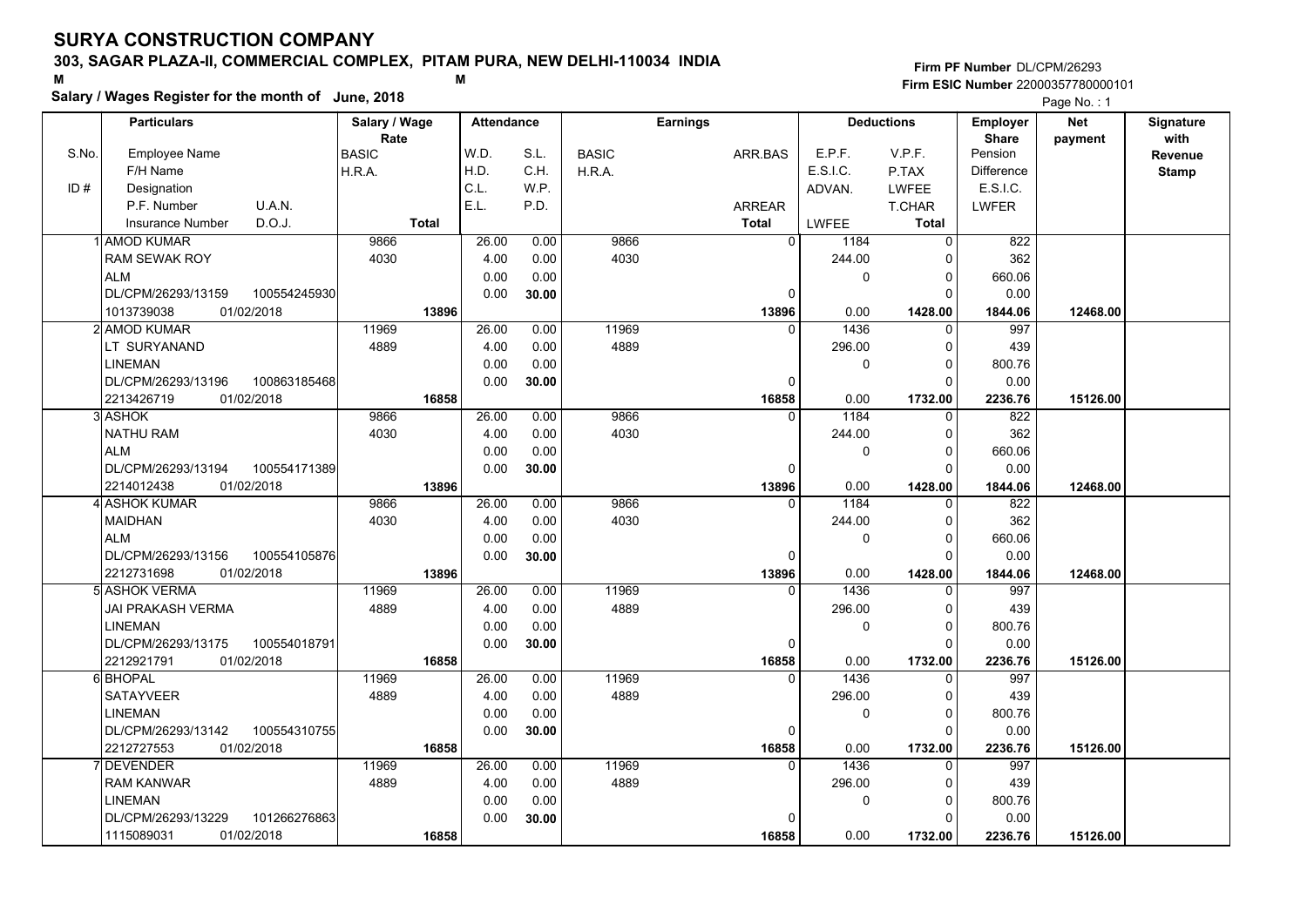### **303, SAGAR PLAZA-II, COMMERCIAL COMPLEX, PITAM PURA, NEW DELHI-110034 INDIA**

**Salary / Wages Register for the month of June, 2018 <sup>M</sup> <sup>M</sup>**

**Firm PF Number**DL/CPM/26293**Firm ESIC Number** 22000357780000101

|       | <b>Particulars</b>                                   | Salary / Wage        |              | <b>Attendance</b> |               |              | <b>Earnings</b>   |              | <b>Deductions</b>       | Employer                | <b>Net</b> | Signature       |
|-------|------------------------------------------------------|----------------------|--------------|-------------------|---------------|--------------|-------------------|--------------|-------------------------|-------------------------|------------|-----------------|
| S.No. | <b>Employee Name</b>                                 | Rate<br><b>BASIC</b> |              | W.D.              | S.L.          | <b>BASIC</b> | ARR.BAS           | E.P.F.       | V.P.F.                  | <b>Share</b><br>Pension | payment    | with<br>Revenue |
|       | F/H Name                                             | H.R.A.               |              | H.D.              | C.H.          | H.R.A.       |                   | E.S.I.C.     | P.TAX                   | <b>Difference</b>       |            | <b>Stamp</b>    |
| ID#   | Designation                                          |                      |              | C.L.              | W.P.          |              |                   | ADVAN.       | <b>LWFEE</b>            | E.S.I.C.                |            |                 |
|       | U.A.N.<br>P.F. Number                                |                      |              | E.L.              | P.D.          |              | <b>ARREAR</b>     |              | T.CHAR                  | <b>LWFER</b>            |            |                 |
|       | D.O.J.<br>Insurance Number                           |                      | <b>Total</b> |                   |               |              | <b>Total</b>      | LWFEE        | <b>Total</b>            |                         |            |                 |
|       | <b>8 DEVENDER KUMAR</b>                              | 9866                 |              | 26.00             | 0.00          | 9866         | $\overline{0}$    | 1184         | $\mathbf 0$             | 822                     |            |                 |
|       | <b>SHRI RAM</b>                                      | 4030                 |              | 4.00              | 0.00          | 4030         |                   | 244.00       | 0                       | 362                     |            |                 |
|       | <b>ALM</b>                                           |                      |              | 0.00              | 0.00          |              |                   | 0            | 0                       | 660.06                  |            |                 |
|       | DL/CPM/26293/13133<br>100554349665                   |                      |              | 0.00              | 30.00         |              | $\Omega$          |              | $\Omega$                | 0.00                    |            |                 |
|       | 2212727556<br>01/02/2018                             |                      | 13896        |                   |               |              | 13896             | 0.00         | 1428.00                 | 1844.06                 | 12468.00   |                 |
|       | 9l DEVENDRA KUMAR                                    | 11969                |              | 26.00             | 0.00          | 11969        | $\Omega$          | 1436         | 0                       | 997                     |            |                 |
|       | <b>CHANDRAN MEHTO</b>                                | 4889                 |              | 4.00              | 0.00          | 4889         |                   | 296.00       | $\mathbf 0$             | 439                     |            |                 |
|       |                                                      |                      |              |                   | 0.00          |              |                   |              |                         | 800.76                  |            |                 |
|       | <b>LINEMAN</b><br>DL/CPM/26293/13218<br>101265601721 |                      |              | 0.00<br>0.00      | 30.00         |              | $\Omega$          | 0            | $\mathbf 0$<br>$\Omega$ | 0.00                    |            |                 |
|       | 1115112985<br>01/02/2018                             |                      | 16858        |                   |               |              | 16858             | 0.00         | 1732.00                 | 2236.76                 | 15126.00   |                 |
|       | 10 DHRAMPAL                                          | 9866                 |              | 26.00             | 0.00          | 9866         | $\Omega$          | 1184         | $\mathbf 0$             | 822                     |            |                 |
|       | SOBARAN                                              | 4030                 |              | 4.00              |               | 4030         |                   |              | 0                       | 362                     |            |                 |
|       | <b>ALM</b>                                           |                      |              | 0.00              | 0.00          |              |                   | 244.00       | $\mathbf 0$             |                         |            |                 |
|       | DL/CPM/26293/13206<br>100927152140                   |                      |              | 0.00              | 0.00<br>30.00 |              | O                 | 0            | $\Omega$                | 660.06<br>0.00          |            |                 |
|       | 1114884846<br>01/02/2018                             |                      | 13896        |                   |               |              | 13896             | 0.00         | 1428.00                 | 1844.06                 | 12468.00   |                 |
|       | 11 GANESH                                            | 11969                |              | 24.00             | 0.00          | 11969        |                   | 1436         | 0                       | 997                     |            |                 |
|       | <b>RAMDEV YADAV</b>                                  | 4889                 |              | 4.00              | 0.00          | 4889         |                   | 296.00       | $\mathbf 0$             | 439                     |            |                 |
|       | <b>LINEMAN</b>                                       |                      |              | 1.00              |               |              |                   | 0            | $\mathbf 0$             |                         |            |                 |
|       | DL/CPM/26293/13217<br>101265601713                   |                      |              | 1.00              | 0.00          |              | O                 |              | $\Omega$                | 800.76<br>0.00          |            |                 |
|       | 1011814214<br>01/02/2018                             |                      | 16858        |                   | 30.00         |              | 16858             | 0.00         |                         |                         | 15126.00   |                 |
|       | 12 GREAT MINZ                                        | 9866                 |              | 26.00             | 0.00          | 9866         | $\Omega$          | 1184         | 1732.00<br>$\Omega$     | 2236.76<br>822          |            |                 |
|       | <b>MAHUL MINZ</b>                                    | 4030                 |              | 4.00              | 0.00          | 4030         |                   | 244.00       | $\Omega$                | 362                     |            |                 |
|       | <b>ALM</b>                                           |                      |              | 0.00              | 0.00          |              |                   | 0            | $\mathbf 0$             | 660.06                  |            |                 |
|       | DL/CPM/26293/13154<br>100554105824                   |                      |              | 0.00              |               |              | 0                 |              | $\mathbf 0$             | 0.00                    |            |                 |
|       | 2212727559<br>01/02/2018                             |                      |              |                   | 30.00         |              |                   | 0.00         |                         |                         |            |                 |
|       | <b>13 JAG MOHAN</b>                                  | 11969                | 13896        | 26.00             | 0.00          | 11969        | 13896<br>$\Omega$ | 1436         | 1428.00<br>0            | 1844.06<br>997          | 12468.00   |                 |
|       | <b>RAJA RAM</b>                                      | 4889                 |              | 4.00              | 0.00          | 4889         |                   | 296.00       | 0                       | 439                     |            |                 |
|       |                                                      |                      |              |                   |               |              |                   |              |                         |                         |            |                 |
|       | <b>LINEMAN</b>                                       |                      |              | 0.00              | 0.00          |              |                   | 0            | 0<br>$\Omega$           | 800.76                  |            |                 |
|       | DL/CPM/26293/13134<br>100865881868                   |                      |              | 0.00              | 30.00         |              | 0                 |              |                         | 0.00                    |            |                 |
|       | 2212727562<br>01/02/2018                             |                      | 16858        |                   |               |              | 16858<br>$\Omega$ | 0.00<br>1184 | 1732.00<br>$\Omega$     | 2236.76                 | 15126.00   |                 |
|       | 14 JAGDISH YADAV                                     | 9866                 |              | 26.00             | 0.00          | 9866         |                   |              |                         | 822                     |            |                 |
|       | RAM NARESH YADAV                                     | 4030                 |              | 4.00              | 0.00          | 4030         |                   | 244.00       | 0                       | 362                     |            |                 |
|       | <b>ALM</b>                                           |                      |              | 0.00              | 0.00          |              |                   | 0            | $\mathbf 0$             | 660.06                  |            |                 |
|       | DL/CPM/26293/13183<br>100554243545                   |                      |              | 0.00              | 30.00         |              | n                 |              | $\Omega$                | 0.00                    |            |                 |
|       | 1013726467<br>01/02/2018                             |                      | 13896        |                   |               |              | 13896             | 0.00         | 1428.00                 | 1844.06                 | 12468.00   |                 |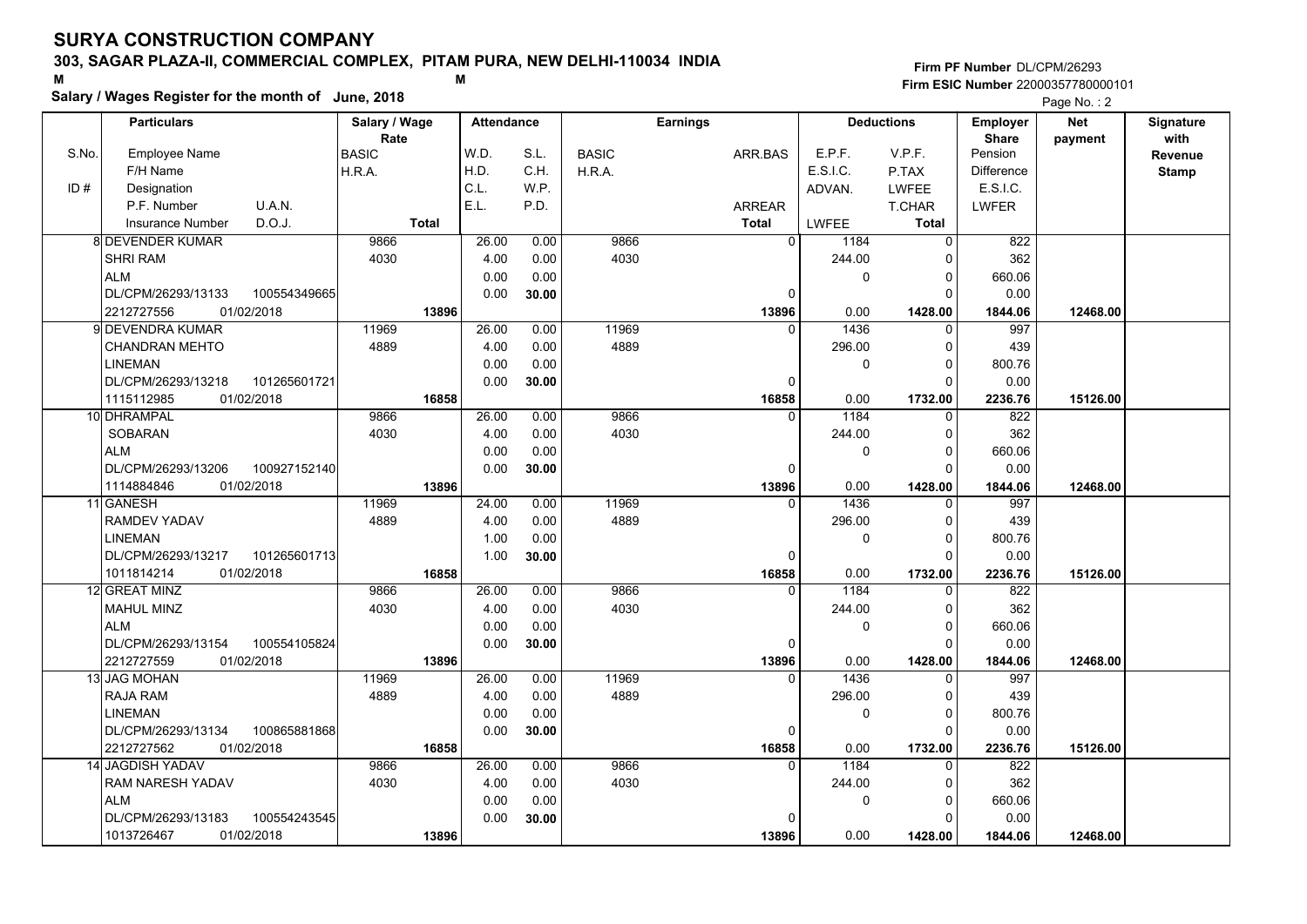### **303, SAGAR PLAZA-II, COMMERCIAL COMPLEX, PITAM PURA, NEW DELHI-110034 INDIA**

**Salary / Wages Register for the month of June, 2018 <sup>M</sup> <sup>M</sup>**

#### **Firm PF Number**DL/CPM/26293**Firm ESIC Number** 22000357780000101

|       | <b>Particulars</b>                 | Salary / Wage        | <b>Attendance</b> |       |              | <b>Earnings</b> |              | <b>Deductions</b> | Employer                | <b>Net</b> | Signature       |
|-------|------------------------------------|----------------------|-------------------|-------|--------------|-----------------|--------------|-------------------|-------------------------|------------|-----------------|
| S.No. | Employee Name                      | Rate<br><b>BASIC</b> | W.D.              | S.L.  | <b>BASIC</b> | ARR.BAS         | E.P.F.       | V.P.F.            | <b>Share</b><br>Pension | payment    | with<br>Revenue |
|       | F/H Name                           | H.R.A.               | H.D.              | C.H.  | H.R.A.       |                 | E.S.I.C.     | P.TAX             | <b>Difference</b>       |            | <b>Stamp</b>    |
| ID#   | Designation                        |                      | C.L.              | W.P.  |              |                 | ADVAN.       | <b>LWFEE</b>      | E.S.I.C.                |            |                 |
|       | U.A.N.<br>P.F. Number              |                      | E.L.              | P.D.  |              | ARREAR          |              | T.CHAR            | <b>LWFER</b>            |            |                 |
|       | D.O.J.<br>Insurance Number         | <b>Total</b>         |                   |       |              | <b>Total</b>    | <b>LWFEE</b> | <b>Total</b>      |                         |            |                 |
|       | 15 JANMEJAY                        | 11969                | 26.00             | 0.00  | 11969        | $\overline{0}$  | 1436         | 0                 | 997                     |            |                 |
|       | <b>GAJENDER YADAV</b>              | 4889                 | 4.00              | 0.00  | 4889         |                 | 296.00       | $\Omega$          | 439                     |            |                 |
|       | <b>LINEMAN</b>                     |                      | 0.00              | 0.00  |              |                 | 0            | $\Omega$          | 800.76                  |            |                 |
|       | DL/CPM/26293/13200<br>100873993200 |                      | 0.00              | 30.00 |              | 0               |              | $\Omega$          | 0.00                    |            |                 |
|       | 2212921840<br>01/02/2018           | 16858                |                   |       |              | 16858           | 0.00         | 1732.00           | 2236.76                 | 15126.00   |                 |
|       | 16 JATA SHANKAR                    | 11969                | 26.00             | 0.00  | 11969        | $\Omega$        | 1436         | $\Omega$          | 997                     |            |                 |
|       | ASHOK KUMAR                        | 4889                 | 4.00              | 0.00  | 4889         |                 | 296.00       | 0                 | 439                     |            |                 |
|       | <b>LINEMAN</b>                     |                      | 0.00              | 0.00  |              |                 | 0            | $\Omega$          | 800.76                  |            |                 |
|       | DL/CPM/26293/13160<br>100553875081 |                      | 0.00              | 30.00 |              | 0               |              | $\Omega$          | 0.00                    |            |                 |
|       | 2212727564<br>01/02/2018           | 16858                |                   |       |              | 16858           | 0.00         | 1732.00           | 2236.76                 | 15126.00   |                 |
|       | 17 JITENDER                        | 9866                 | 26.00             | 0.00  | 9866         | $\Omega$        | 1184         | $\Omega$          | 822                     |            |                 |
|       | <b>VASUDEV</b>                     | 4030                 | 4.00              | 0.00  | 4030         |                 | 244.00       | $\Omega$          | 362                     |            |                 |
|       | <b>ALM</b>                         |                      | 0.00              | 0.00  |              |                 | 0            | $\Omega$          | 660.06                  |            |                 |
|       | DL/CPM/26293/13144<br>100554409440 |                      | 0.00              | 30.00 |              | $\Omega$        |              | $\Omega$          | 0.00                    |            |                 |
|       | 1013583473<br>01/02/2018           | 13896                |                   |       |              | 13896           | 0.00         | 1428.00           | 1844.06                 | 12468.00   |                 |
|       | 18 KAILASH KAUSHIK                 | 9866                 | 26.00             | 0.00  | 9866         | $\Omega$        | 1184         | 0                 | 822                     |            |                 |
|       | LEKHRAJ SHARMA                     | 4030                 | 4.00              | 0.00  | 4030         |                 | 244.00       | 0                 | 362                     |            |                 |
|       | <b>ALM</b>                         |                      | 0.00              | 0.00  |              |                 | 0            | $\Omega$          | 660.06                  |            |                 |
|       | DL/CPM/26293/13212<br>100867679571 |                      | 0.00              | 30.00 |              | $\Omega$        |              | $\Omega$          | 0.00                    |            |                 |
|       | 01/02/2018<br>2214385663           | 13896                |                   |       |              | 13896           | 0.00         | 1428.00           | 1844.06                 | 12468.00   |                 |
|       | 19 KAILASH RAJPUT                  | 11969                | 26.00             | 0.00  | 11969        | $\Omega$        | 1436         | $\Omega$          | 997                     |            |                 |
|       | LAL SINGH                          | 4889                 | 4.00              | 0.00  | 4889         |                 | 296.00       | $\Omega$          | 439                     |            |                 |
|       | <b>LINEMAN</b>                     |                      | 0.00              | 0.00  |              |                 | 0            | $\Omega$          | 800.76                  |            |                 |
|       | DL/CPM/26293/13141<br>100862857820 |                      | 0.00              | 30.00 |              | 0               |              | $\Omega$          | 0.00                    |            |                 |
|       | 2212727565<br>01/02/2018           | 16858                |                   |       |              | 16858           | 0.00         | 1732.00           | 2236.76                 | 15126.00   |                 |
|       | 20 KANAHIYA LAL                    | 11969                | 26.00             | 0.00  | 11969        | 0               | 1436         | 0                 | 997                     |            |                 |
|       | <b>CHATURI</b>                     | 4889                 | 4.00              | 0.00  | 4889         |                 | 296.00       | $\Omega$          | 439                     |            |                 |
|       | <b>LINEMAN</b>                     |                      | 0.00              | 0.00  |              |                 | 0            | $\Omega$          | 800.76                  |            |                 |
|       | 101265601709<br>DL/CPM/26293/13216 |                      | 0.00              | 30.00 |              | 0               |              | $\Omega$          | 0.00                    |            |                 |
|       | 01/02/2018<br>2214381535           | 16858                |                   |       |              | 16858           | 0.00         | 1732.00           | 2236.76                 | 15126.00   |                 |
|       | 21 LAXMAN                          | 9866                 | 26.00             | 0.00  | 9866         | $\Omega$        | 1184         | $\Omega$          | 822                     |            |                 |
|       | RAGHUVEER SINGH                    | 4030                 | 4.00              | 0.00  | 4030         |                 | 244.00       | $\Omega$          | 362                     |            |                 |
|       | <b>ALM</b>                         |                      | 0.00              | 0.00  |              |                 | 0            | $\Omega$          | 660.06                  |            |                 |
|       | 100865826259<br>DL/CPM/26293/13202 |                      | 0.00              | 30.00 |              | $\Omega$        |              | $\Omega$          | 0.00                    |            |                 |
|       | 1114771797<br>01/02/2018           | 13896                |                   |       |              | 13896           | 0.00         | 1428.00           | 1844.06                 | 12468.00   |                 |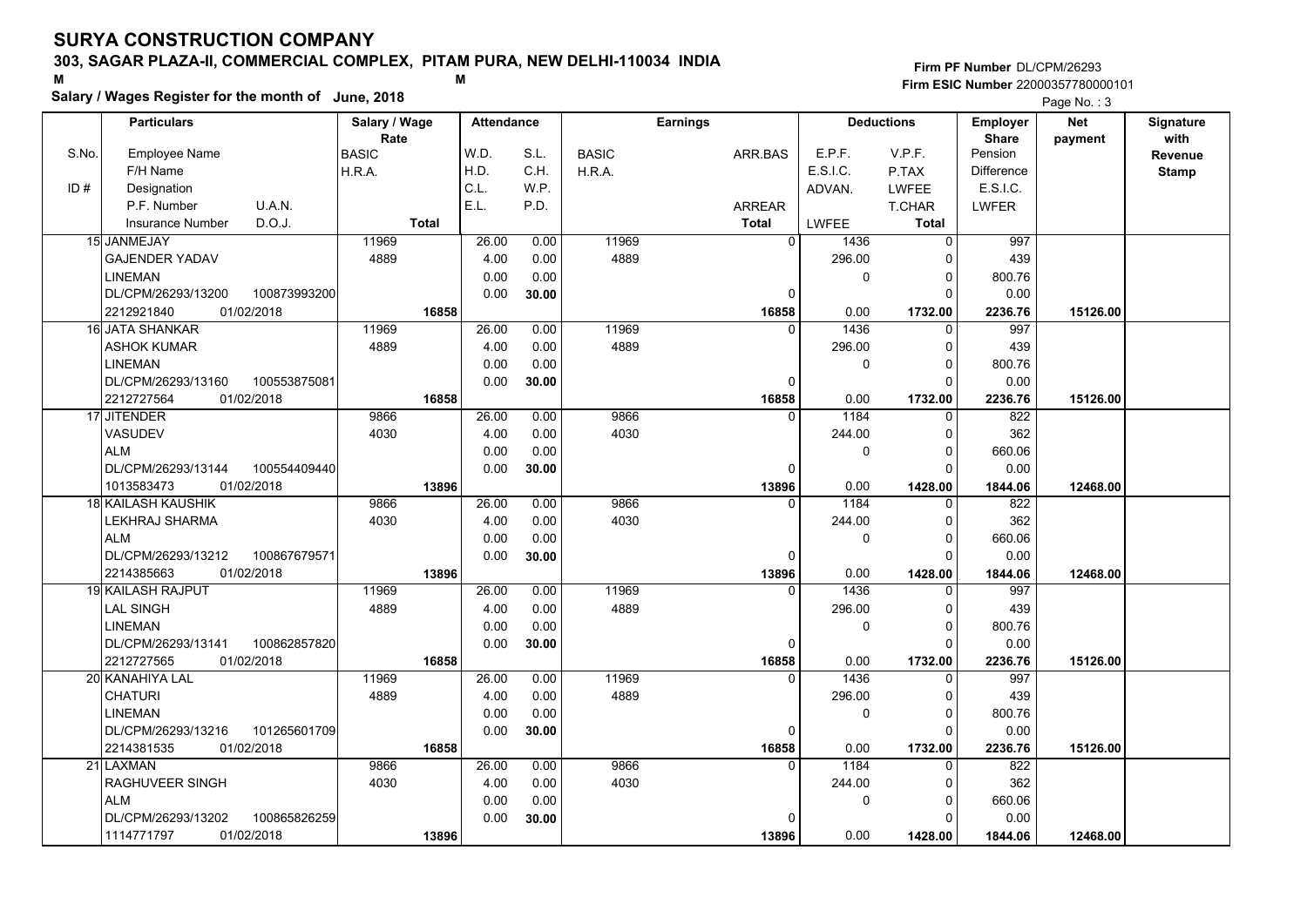### **303, SAGAR PLAZA-II, COMMERCIAL COMPLEX, PITAM PURA, NEW DELHI-110034 INDIA**

**Salary / Wages Register for the month of June, 2018 <sup>M</sup> <sup>M</sup>**

#### **Firm PF Number**DL/CPM/26293**Firm ESIC Number** 22000357780000101

|       | <b>Particulars</b>                 | Salary / Wage        | <b>Attendance</b> |       |              | <b>Earnings</b> |              | <b>Deductions</b> | Employer                | <b>Net</b> | Signature       |
|-------|------------------------------------|----------------------|-------------------|-------|--------------|-----------------|--------------|-------------------|-------------------------|------------|-----------------|
| S.No. | Employee Name                      | Rate<br><b>BASIC</b> | W.D.              | S.L.  | <b>BASIC</b> | ARR.BAS         | E.P.F.       | V.P.F.            | <b>Share</b><br>Pension | payment    | with<br>Revenue |
|       | F/H Name                           | H.R.A.               | H.D.              | C.H.  | H.R.A.       |                 | E.S.I.C.     | P.TAX             | <b>Difference</b>       |            | <b>Stamp</b>    |
| ID#   | Designation                        |                      | C.L.              | W.P.  |              |                 | ADVAN.       | <b>LWFEE</b>      | E.S.I.C.                |            |                 |
|       | U.A.N.<br>P.F. Number              |                      | E.L.              | P.D.  |              | <b>ARREAR</b>   |              | T.CHAR            | <b>LWFER</b>            |            |                 |
|       | D.O.J.<br><b>Insurance Number</b>  | <b>Total</b>         |                   |       |              | <b>Total</b>    | <b>LWFEE</b> | <b>Total</b>      |                         |            |                 |
|       | 22 MAHADEV YADAV                   | 9866                 | 26.00             | 0.00  | 9866         | $\overline{0}$  | 1184         | 0                 | 822                     |            |                 |
|       | LAKHU PRASAD YADAV                 | 4030                 | 4.00              | 0.00  | 4030         |                 | 244.00       | 0                 | 362                     |            |                 |
|       | <b>ALM</b>                         |                      | 0.00              | 0.00  |              |                 | 0            | $\mathbf 0$       | 660.06                  |            |                 |
|       | DL/CPM/26293/13192<br>100554072765 |                      | 0.00              | 30.00 |              | $\Omega$        |              | $\Omega$          | 0.00                    |            |                 |
|       | 2212731706<br>01/02/2018           | 13896                |                   |       |              | 13896           | 0.00         | 1428.00           | 1844.06                 | 12468.00   |                 |
|       | 23 MAHAVEER PRASAD                 | 11969                | 24.00             | 0.00  | 11969        | <sup>0</sup>    | 1436         | 0                 | 997                     |            |                 |
|       | <b>BUDHAI PRASAD</b>               | 4889                 | 4.00              | 0.00  | 4889         |                 | 296.00       | $\mathbf 0$       | 439                     |            |                 |
|       | <b>LINEMAN</b>                     |                      | 1.00              | 0.00  |              |                 | 0            | $\Omega$          | 800.76                  |            |                 |
|       | DL/CPM/26293/13193<br>100553921732 |                      | 1.00              | 30.00 |              | $\Omega$        |              | $\Omega$          | 0.00                    |            |                 |
|       | 2212727569<br>01/02/2018           | 16858                |                   |       |              | 16858           | 0.00         | 1732.00           | 2236.76                 | 15126.00   |                 |
|       | 24 MANSA RAM                       | 9866                 | 26.00             | 0.00  | 9866         | $\Omega$        | 1184         | $\mathbf 0$       | 822                     |            |                 |
|       | <b>RAM KRISHAN</b>                 | 4030                 | 4.00              | 0.00  | 4030         |                 | 244.00       | $\mathbf 0$       | 362                     |            |                 |
|       | <b>ALM</b>                         |                      | 0.00              | 0.00  |              |                 | 0            | $\mathbf 0$       | 660.06                  |            |                 |
|       | DL/CPM/26293/13161<br>100554241696 |                      | 0.00              | 30.00 |              | 0               |              | $\Omega$          | 0.00                    |            |                 |
|       | 2212727575<br>01/02/2018           | 13896                |                   |       |              | 13896           | 0.00         | 1428.00           | 1844.06                 | 12468.00   |                 |
|       | 25 MUKESH KUMAR                    | 9866                 | 26.00             | 0.00  | 9866         | $\Omega$        | 1184         | $\mathbf 0$       | 822                     |            |                 |
|       | <b>GAJODHAR</b>                    | 4030                 | 4.00              | 0.00  | 4030         |                 | 244.00       | $\mathbf 0$       | 362                     |            |                 |
|       | <b>ALM</b>                         |                      | 0.00              | 0.00  |              |                 | 0            | $\Omega$          | 660.06                  |            |                 |
|       | DL/CPM/26293/13188<br>100553972773 |                      | 0.00              | 30.00 |              | $\Omega$        |              | $\Omega$          | 0.00                    |            |                 |
|       | 2212727574<br>01/02/2018           | 13896                |                   |       |              | 13896           | 0.00         | 1428.00           | 1844.06                 | 12468.00   |                 |
|       | 26 MUKESH KUMAR                    | 9866                 | 26.00             | 0.00  | 9866         | $\Omega$        | 1184         | $\Omega$          | 822                     |            |                 |
|       | <b>JAWALA PRASAD</b>               | 4030                 | 4.00              | 0.00  | 4030         |                 | 244.00       | $\Omega$          | 362                     |            |                 |
|       | <b>ALM</b>                         |                      | 0.00              | 0.00  |              |                 | 0            | $\mathbf 0$       | 660.06                  |            |                 |
|       | DL/CPM/26293/13162<br>100554023990 |                      | 0.00              | 30.00 |              | 0               |              | $\Omega$          | 0.00                    |            |                 |
|       | 2212727577<br>01/02/2018           | 13896                |                   |       |              | 13896           | 0.00         | 1428.00           | 1844.06                 | 12468.00   |                 |
|       | 27 NARENDER                        | 9866                 | 26.00             | 0.00  | 9866         | $\Omega$        | 1184         | $\Omega$          | 822                     |            |                 |
|       | <b>RAM SWAROOP</b>                 | 4030                 | 4.00              | 0.00  | 4030         |                 | 244.00       | 0                 | 362                     |            |                 |
|       | <b>ALM</b>                         |                      | 0.00              | 0.00  |              |                 | 0            | $\mathbf 0$       | 660.06                  |            |                 |
|       | 100554247047<br>DL/CPM/26293/13199 |                      | 0.00              | 30.00 |              | 0               |              | $\Omega$          | 0.00                    |            |                 |
|       | 2212948036<br>01/02/2018           | 13896                |                   |       |              | 13896           | 0.00         | 1428.00           | 1844.06                 | 12468.00   |                 |
|       | 28 NARESH                          | 9866                 | 26.00             | 0.00  | 9866         | $\Omega$        | 1184         | $\Omega$          | 822                     |            |                 |
|       | <b>LAIKU PRASAD</b>                | 4030                 | 4.00              | 0.00  | 4030         |                 | 244.00       | $\mathbf 0$       | 362                     |            |                 |
|       | <b>ALM</b>                         |                      | 0.00              | 0.00  |              |                 | 0            | $\mathbf 0$       | 660.06                  |            |                 |
|       | DL/CPM/26293/13135<br>100554072092 |                      | 0.00              | 30.00 |              | n               |              | $\Omega$          | 0.00                    |            |                 |
|       | 2212727578<br>01/02/2018           | 13896                |                   |       |              | 13896           | 0.00         | 1428.00           | 1844.06                 | 12468.00   |                 |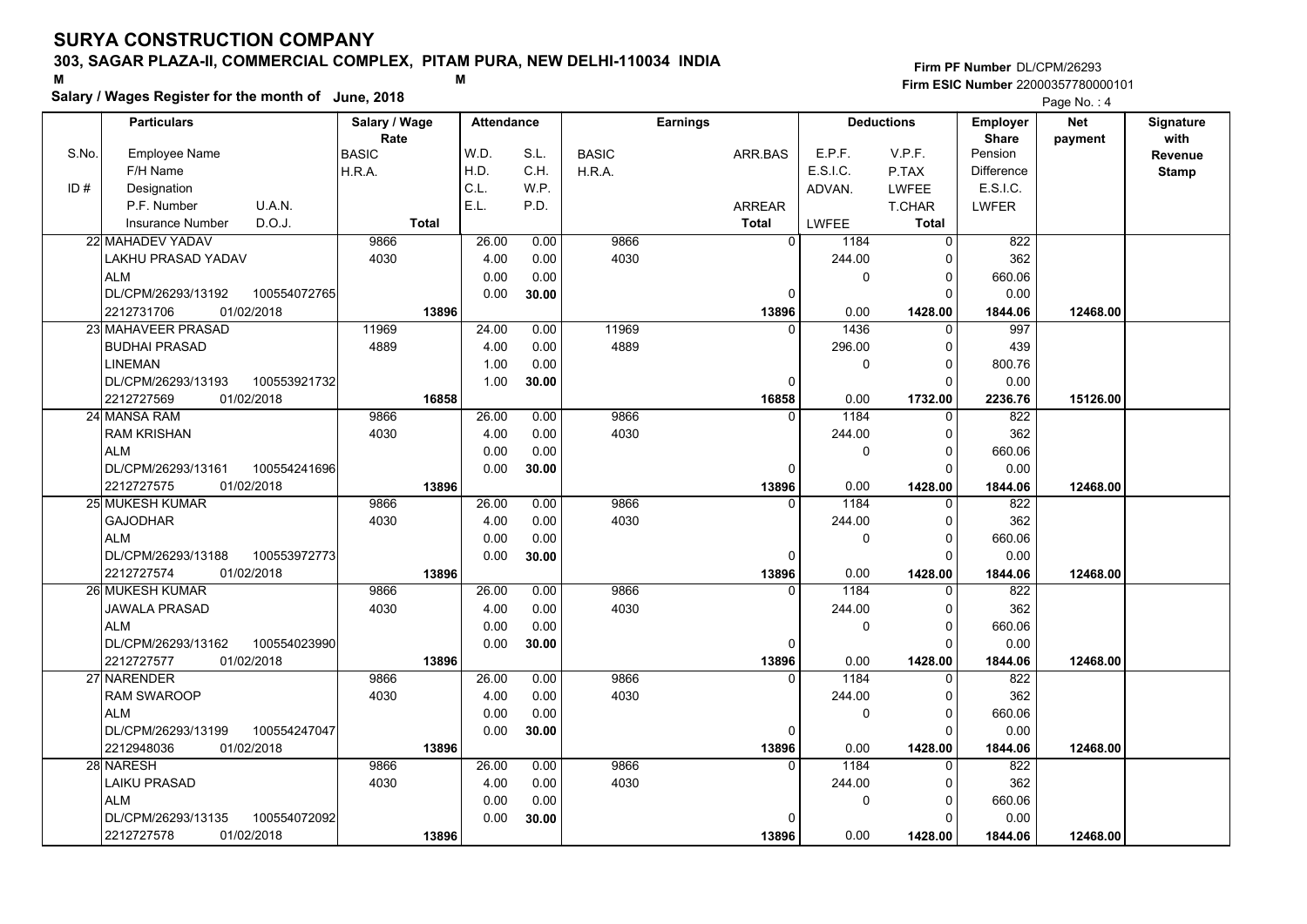### **303, SAGAR PLAZA-II, COMMERCIAL COMPLEX, PITAM PURA, NEW DELHI-110034 INDIA**

**Salary / Wages Register for the month of June, 2018 <sup>M</sup> <sup>M</sup>**

#### **Firm PF Number**DL/CPM/26293**Firm ESIC Number** 22000357780000101

|       | <b>Particulars</b>                          | Salary / Wage        | <b>Attendance</b> |              |              | <b>Earnings</b>   |              | <b>Deductions</b>    | <b>Employer</b>         | <b>Net</b> | Signature       |
|-------|---------------------------------------------|----------------------|-------------------|--------------|--------------|-------------------|--------------|----------------------|-------------------------|------------|-----------------|
| S.No. | <b>Employee Name</b>                        | Rate<br><b>BASIC</b> | W.D.              | S.L.         | <b>BASIC</b> | ARR.BAS           | E.P.F.       | V.P.F.               | <b>Share</b><br>Pension | payment    | with<br>Revenue |
|       | F/H Name                                    | H.R.A.               | H.D.              | C.H.         | H.R.A.       |                   | E.S.I.C.     | P.TAX                | <b>Difference</b>       |            | <b>Stamp</b>    |
| ID#   | Designation                                 |                      | C.L.              | WP.          |              |                   | ADVAN.       | LWFEE                | E.S.I.C.                |            |                 |
|       | U.A.N.<br>P.F. Number                       |                      | E.L.              | P.D.         |              | <b>ARREAR</b>     |              | T.CHAR               | LWFER                   |            |                 |
|       | D.O.J.<br><b>Insurance Number</b>           | <b>Total</b>         |                   |              |              | <b>Total</b>      | LWFEE        | Total                |                         |            |                 |
|       | 29 NARESH KUMAR                             | 11969                | 26.00             | 0.00         | 11969        | $\overline{0}$    | 1436         | $\Omega$             | 997                     |            |                 |
|       | <b>RAJ KUMAR</b>                            | 4889                 | 4.00              | 0.00         | 4889         |                   | 296.00       | 0                    | 439                     |            |                 |
|       | <b>LINEMAN</b>                              |                      | 0.00              | 0.00         |              |                   | 0            | $\mathbf{0}$         | 800.76                  |            |                 |
|       | DL/CPM/26293/13179<br>100554221278          |                      | 0.00              |              |              | 0                 |              | O                    | 0.00                    |            |                 |
|       | 2212727581<br>01/02/2018                    | 16858                |                   | 30.00        |              | 16858             | 0.00         | 1732.00              | 2236.76                 | 15126.00   |                 |
|       | 30 NATHU RAM                                | 11969                | 26.00             | 0.00         | 11969        | $\Omega$          | 1436         | $\Omega$             | 997                     |            |                 |
|       | <b>MATRUMAL</b>                             | 4889                 | 4.00              | 0.00         | 4889         |                   | 296.00       | $\Omega$             | 439                     |            |                 |
|       |                                             |                      |                   |              |              |                   |              | $\mathbf 0$          |                         |            |                 |
|       | <b>LINEMAN</b><br>DL/CPM/26293/13161        |                      | 0.00              | 0.00         |              |                   | 0            | $\Omega$             | 800.76                  |            |                 |
|       | 100554120599                                | 16858                | 0.00              | 30.00        |              | 0                 |              |                      | 0.00                    |            |                 |
|       | 2212727583<br>01/02/2018<br>31 OM PRAKASH   | 11969                | 26.00             | 0.00         | 11969        | 16858<br>$\Omega$ | 0.00<br>1436 | 1732.00<br>$\Omega$  | 2236.76<br>997          | 15126.00   |                 |
|       | CHHOTA                                      | 4889                 | 4.00              | 0.00         | 4889         |                   | 296.00       | $\Omega$             | 439                     |            |                 |
|       | <b>LINEMAN</b>                              |                      |                   |              |              |                   |              | $\Omega$             |                         |            |                 |
|       | DL/CPM/26293/13157                          |                      | 0.00<br>0.00      | 0.00         |              | $\Omega$          | 0            | $\Omega$             | 800.76                  |            |                 |
|       | 100553934823                                |                      |                   | 30.00        |              |                   |              |                      | 0.00                    |            |                 |
|       | 1013583459<br>01/02/2018<br>32 PARMOD KUMAR | 16858                |                   |              | 9866         | 16858<br>$\Omega$ | 0.00<br>1184 | 1732.00              | 2236.76<br>822          | 15126.00   |                 |
|       | <b>VISHRAM</b>                              | 9866<br>4030         | 24.00<br>4.00     | 0.00<br>0.00 | 4030         |                   | 244.00       | 0<br>$\Omega$        | 362                     |            |                 |
|       | <b>ALM</b>                                  |                      | 1.00              | 0.00         |              |                   | 0            | $\Omega$             | 660.06                  |            |                 |
|       |                                             |                      | 1.00              |              |              | $\Omega$          |              | $\Omega$             |                         |            |                 |
|       | DL/CPM/26293/13190<br>100554427248          |                      |                   | 30.00        |              |                   | 0.00         |                      | 0.00                    |            |                 |
|       | 2212778042<br>01/02/2018<br>33 PINTOO YADAV | 13896<br>9866        | 26.00             | 0.00         | 9866         | 13896<br>$\Omega$ | 1184         | 1428.00              | 1844.06<br>822          | 12468.00   |                 |
|       | <b>GANESH YADAV</b>                         | 4030                 | 4.00              |              | 4030         |                   |              | $\Omega$             | 362                     |            |                 |
|       | <b>ALM</b>                                  |                      | 0.00              | 0.00<br>0.00 |              |                   | 244.00<br>0  | $\Omega$             | 660.06                  |            |                 |
|       | 100553975024<br>DL/CPM/26293/13145          |                      | 0.00              |              |              | $\mathbf 0$       |              | $\Omega$             | 0.00                    |            |                 |
|       | 01/02/2018                                  |                      |                   | 30.00        |              |                   | 0.00         |                      |                         |            |                 |
|       | 2212727567<br>34 PRADEEP CHAUHAN            | 13896<br>20945       | 26.00             | 0.00         | 20945        | 13896<br>$\Omega$ | $\Omega$     | 1428.00<br>$\Omega$  | 1844.06                 | 12468.00   |                 |
|       | <b>SAMEY SINGH</b>                          | 8555                 | 4.00              | 0.00         | 8555         |                   | 0.00         | $\Omega$             | 0<br>$\pmb{0}$          |            |                 |
|       |                                             |                      |                   | 0.00         |              |                   |              |                      |                         |            |                 |
|       | <b>FITTER</b>                               |                      | 0.00<br>0.00      |              |              | $\Omega$          | 0            | 0<br>$\Omega$        | 0.00                    |            |                 |
|       | <b>EXEMPTED</b><br>01/02/2018               |                      |                   | 30.00        |              |                   |              |                      | 0.00                    |            |                 |
|       | 35 RAJ KARAN                                | 29500<br>9866        | 26.00             | 0.00         | 9866         | 29500<br>$\Omega$ | 0.00<br>1184 | 0.00<br>$\Omega$     | 0.00<br>822             | 29500.00   |                 |
|       | <b>DHAN PAL</b>                             | 4030                 | 4.00              | 0.00         | 4030         |                   | 244.00       | $\Omega$             | 362                     |            |                 |
|       |                                             |                      |                   |              |              |                   |              |                      |                         |            |                 |
|       | <b>ALM</b>                                  |                      | 0.00              | 0.00         |              | $\Omega$          | 0            | $\Omega$<br>$\Omega$ | 660.06                  |            |                 |
|       | DL/CPM/26293/13165<br>100553951893          |                      | 0.00              | 30.00        |              |                   |              |                      | 0.00                    |            |                 |
|       | 2212727603<br>01/02/2018                    | 13896                |                   |              |              | 13896             | 0.00         | 1428.00              | 1844.06                 | 12468.00   |                 |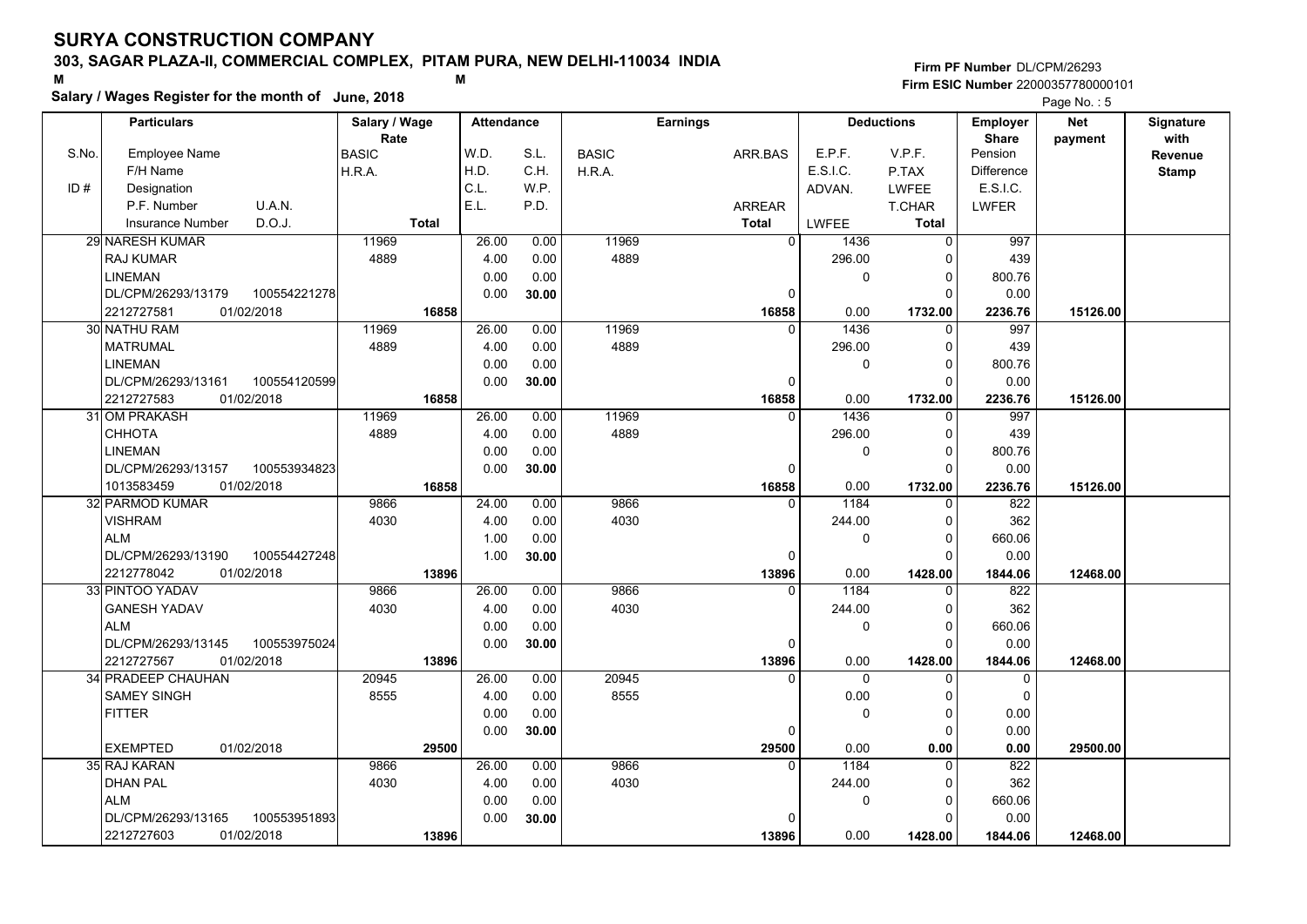### **303, SAGAR PLAZA-II, COMMERCIAL COMPLEX, PITAM PURA, NEW DELHI-110034 INDIA**

**Salary / Wages Register for the month of June, 2018 <sup>M</sup> <sup>M</sup>**

#### **Firm PF Number**DL/CPM/26293**Firm ESIC Number** 22000357780000101

|       | <b>Particulars</b>                 | Salary / Wage        | <b>Attendance</b> |       |              | <b>Earnings</b> |          | <b>Deductions</b> | Employer                | <b>Net</b> | Signature       |
|-------|------------------------------------|----------------------|-------------------|-------|--------------|-----------------|----------|-------------------|-------------------------|------------|-----------------|
| S.No. | <b>Employee Name</b>               | Rate<br><b>BASIC</b> | W.D.              | S.L.  | <b>BASIC</b> | ARR.BAS         | E.P.F.   | V.P.F.            | <b>Share</b><br>Pension | payment    | with<br>Revenue |
|       | F/H Name                           | H.R.A.               | H.D.              | C.H.  | H.R.A.       |                 | E.S.I.C. | P.TAX             | Difference              |            | <b>Stamp</b>    |
| ID#   | Designation                        |                      | C.L.              | W.P.  |              |                 | ADVAN.   | LWFEE             | E.S.I.C.                |            |                 |
|       | U.A.N.<br>P.F. Number              |                      | E.L.              | P.D.  |              | <b>ARREAR</b>   |          | T.CHAR            | <b>LWFER</b>            |            |                 |
|       | D.O.J.<br><b>Insurance Number</b>  | <b>Total</b>         |                   |       |              | <b>Total</b>    | LWFEE    | <b>Total</b>      |                         |            |                 |
|       | 36 RAJ KUMAR                       | 9866                 | 26.00             | 0.00  | 9866         | $\Omega$        | 1184     | $\Omega$          | 822                     |            |                 |
|       | RADHAY SHYAM                       | 4030                 | 4.00              | 0.00  | 4030         |                 | 244.00   | O                 | 362                     |            |                 |
|       | <b>ALM</b>                         |                      | 0.00              | 0.00  |              |                 | 0        | $\mathbf{0}$      | 660.06                  |            |                 |
|       | DL/CPM/26293/13181<br>100554216670 |                      | 0.00              | 30.00 |              | $\Omega$        |          | O                 | 0.00                    |            |                 |
|       | 1013589342<br>01/02/2018           | 13896                |                   |       |              | 13896           | 0.00     | 1428.00           | 1844.06                 | 12468.00   |                 |
|       | 37 RAJ KUMAR YADAV                 | 11969                | 26.00             | 0.00  | 11969        | $\Omega$        | 1436     | $\Omega$          | 997                     |            |                 |
|       | RAMASHANKAR YADAV                  | 4889                 | 4.00              | 0.00  | 4889         |                 | 296.00   | $\Omega$          | 439                     |            |                 |
|       | <b>LINEMAN</b>                     |                      | 0.00              | 0.00  |              |                 | 0        | $\Omega$          | 800.76                  |            |                 |
|       | DL/CPM/26293/13153<br>100554248254 |                      | 0.00              | 30.00 |              | 0               |          | $\Omega$          | 0.00                    |            |                 |
|       | 2212778053<br>01/02/2018           | 16858                |                   |       |              | 16858           | 0.00     | 1732.00           | 2236.76                 | 15126.00   |                 |
|       | 38 RAJ NARAYAN                     | 16858                | 26.00             | 0.00  | 16858        | $\Omega$        | $\Omega$ | $\Omega$          | 0                       |            |                 |
|       | <b>SH KALU</b>                     | $\mathbf 0$          | 4.00              | 0.00  | $\mathbf 0$  |                 | 296.00   | $\Omega$          | $\Omega$                |            |                 |
|       | <b>FOREMAN</b>                     |                      | 0.00              | 0.00  |              |                 | 0        | $\Omega$          | 800.76                  |            |                 |
|       |                                    |                      | 0.00              | 30.00 |              | $\Omega$        |          | $\Omega$          | 0.00                    |            |                 |
|       | 01/02/2018<br>2212727605           | 16858                |                   |       |              | 16858           | 0.00     | 296.00            | 800.76                  | 16562.00   |                 |
|       | 39 RAJ PAL                         | 11969                | 26.00             | 0.00  | 11969        | $\Omega$        | 1436     | $\Omega$          | 997                     |            |                 |
|       | <b>KEDARI PAL</b>                  | 4889                 | 4.00              | 0.00  | 4889         |                 | 296.00   | $\Omega$          | 439                     |            |                 |
|       | <b>LINEMAN</b>                     |                      | 0.00              | 0.00  |              |                 | 0        | $\Omega$          | 800.76                  |            |                 |
|       | DL/CPM/26293/13171<br>100554052022 |                      | 0.00              | 30.00 |              | $\Omega$        |          | $\Omega$          | 0.00                    |            |                 |
|       | 2212778056<br>01/02/2018           | 16858                |                   |       |              | 16858           | 0.00     | 1732.00           | 2236.76                 | 15126.00   |                 |
|       | 40 RAJBAHADUR YADAV                | 11969                | 0.00              | 0.00  | $\mathbf 0$  | $\Omega$        | $\Omega$ |                   | 0                       |            |                 |
|       | <b>SADHNU YADAV</b>                | 4889                 | 0.00              | 0.00  | $\Omega$     |                 | 0.00     | $\Omega$          | $\mathbf 0$             |            |                 |
|       | <b>LINEMAN</b>                     |                      | 0.00              | 30.00 |              |                 | 0        | $\Omega$          | 0.00                    |            |                 |
|       | DL/CPM/26293/13191<br>100554292425 |                      | 0.00              | 0.00  |              | 0               |          | $\Omega$          | 0.00                    |            |                 |
|       | 2213844031<br>01/02/0218           | 16858                |                   |       |              | $\Omega$        | 0.00     | 0.00              | 0.00                    | 0.00       |                 |
|       | 41 RAJEEV                          | 11969                | 26.00             | 0.00  | 11969        |                 | 1436     | $\Omega$          | 997                     |            |                 |
|       | <b>GAJRAJ</b>                      | 4889                 | 4.00              | 0.00  | 4889         |                 | 296.00   | 0                 | 439                     |            |                 |
|       | <b>LINEMAN</b>                     |                      | 0.00              | 0.00  |              |                 | 0        | $\Omega$          | 800.76                  |            |                 |
|       | DL/CPM/26293/13205<br>100906798262 |                      | 0.00              | 30.00 |              | 0               |          | $\Omega$          | 0.00                    |            |                 |
|       | 1114862534<br>01/02/2018           | 16858                |                   |       |              | 16858           | 0.00     | 1732.00           | 2236.76                 | 15126.00   |                 |
|       | 42 RAJESH KUMAR                    | 11969                | 26.00             | 0.00  | 11969        | $\Omega$        | 1436     | $\Omega$          | 997                     |            |                 |
|       | <b>KHEEM SINGH</b>                 | 4889                 | 4.00              | 0.00  | 4889         |                 | 296.00   | $\Omega$          | 439                     |            |                 |
|       | <b>LINEMAN</b>                     |                      | 0.00              | 0.00  |              |                 | 0        | $\Omega$          | 800.76                  |            |                 |
|       | DL/CPM/26293/13208<br>101050986614 |                      | 0.00              | 30.00 |              | <sup>0</sup>    |          | O                 | 0.00                    |            |                 |
|       | 01/02/2018<br>1012966530           | 16858                |                   |       |              | 16858           | 0.00     | 1732.00           | 2236.76                 | 15126.00   |                 |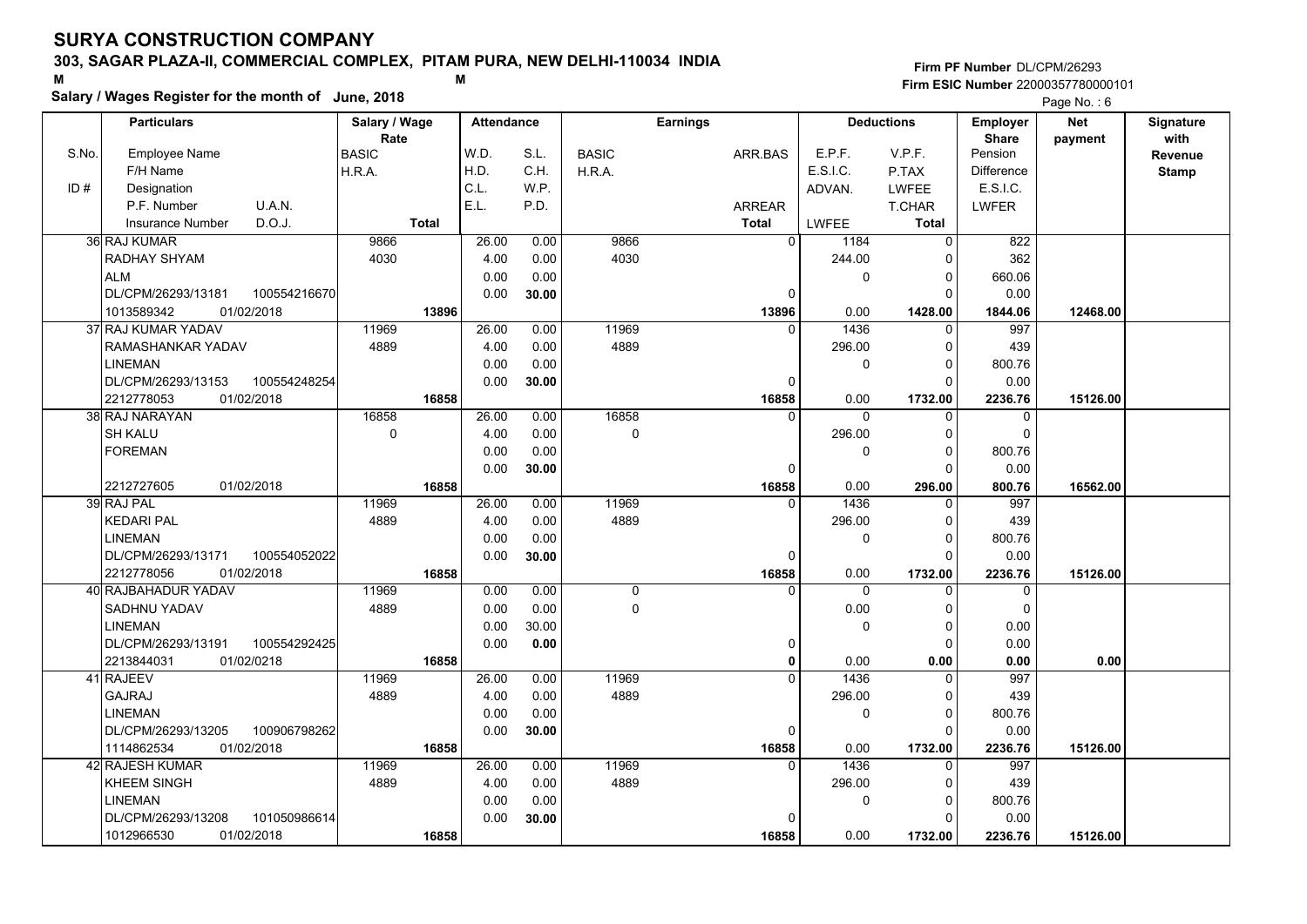### **303, SAGAR PLAZA-II, COMMERCIAL COMPLEX, PITAM PURA, NEW DELHI-110034 INDIA**

**Salary / Wages Register for the month of June, 2018 <sup>M</sup> <sup>M</sup>**

#### **Firm PF Number**DL/CPM/26293**Firm ESIC Number** 22000357780000101

|       | <b>Particulars</b>                                             | Salary / Wage        | <b>Attendance</b> |              |              | <b>Earnings</b>       |                    | <b>Deductions</b>   | <b>Employer</b>         | Net      | Signature    |
|-------|----------------------------------------------------------------|----------------------|-------------------|--------------|--------------|-----------------------|--------------------|---------------------|-------------------------|----------|--------------|
| S.No. | Employee Name                                                  | Rate<br><b>BASIC</b> | W.D.              | S.L.         | <b>BASIC</b> | ARR.BAS               | E.P.F.             | V.P.F.              | <b>Share</b><br>Pension | payment  | with         |
|       | F/H Name                                                       | H.R.A.               | H.D.              | C.H.         | H.R.A.       |                       | E.S.I.C.           | P.TAX               | <b>Difference</b>       |          | Revenue      |
| ID#   | Designation                                                    |                      | C.L.              | W.P.         |              |                       | ADVAN.             | LWFEE               | E.S.I.C.                |          | <b>Stamp</b> |
|       | U.A.N.<br>P.F. Number                                          |                      | E.L.              | P.D.         |              | <b>ARREAR</b>         |                    | T.CHAR              | LWFER                   |          |              |
|       | D.O.J.<br><b>Insurance Number</b>                              | <b>Total</b>         |                   |              |              | <b>Total</b>          | LWFEE              | <b>Total</b>        |                         |          |              |
|       | 43 RAJINDER PAL                                                | 9866                 | 26.00             | 0.00         | 9866         | $\Omega$              | 1184               | $\Omega$            | 822                     |          |              |
|       | <b>SHIV RAM PAL</b>                                            | 4030                 | 4.00              | 0.00         | 4030         |                       | 244.00             | $\Omega$            | 362                     |          |              |
|       | <b>ALM</b>                                                     |                      | 0.00              | 0.00         |              |                       | $\mathbf 0$        | 0                   | 660.06                  |          |              |
|       | DL/CPM/26293/13164<br>100554340859                             |                      | 0.00              |              |              | 0                     |                    | $\Omega$            | 0.00                    |          |              |
|       |                                                                | 13896                |                   | 30.00        |              |                       |                    |                     |                         |          |              |
|       | 2204125581<br>01/02/2018<br>44 RAJVEER SHARMA                  | 11969                | 26.00             | 0.00         | 11969        | 13896<br>$\Omega$     | 0.00<br>1436       | 1428.00<br>$\Omega$ | 1844.06<br>997          | 12468.00 |              |
|       |                                                                | 4889                 | 4.00              | 0.00         | 4889         |                       | 296.00             | 0                   | 439                     |          |              |
|       | MAM CHAND SHARMA<br><b>LINEMAN</b>                             |                      |                   |              |              |                       |                    | $\Omega$            |                         |          |              |
|       | DL/CPM/26293/13147                                             |                      | 0.00              | 0.00         |              |                       | 0                  | $\Omega$            | 800.76                  |          |              |
|       | 100554108711                                                   |                      | 0.00              | 30.00        |              | 0                     |                    |                     | 0.00                    |          |              |
|       | 2212727607<br>01/02/2018<br>45 RAKESH SAROHA                   | 16858<br>11969       | 26.00             | 0.00         | 11969        | 16858<br>$\mathbf{0}$ | 0.00<br>1436       | 1732.00<br>0        | 2236.76<br>997          | 15126.00 |              |
|       | <b>RAJAN SINGH</b>                                             | 4889                 |                   |              | 4889         |                       |                    | $\Omega$            |                         |          |              |
|       | <b>LINEMAN</b>                                                 |                      | 4.00<br>0.00      | 0.00<br>0.00 |              |                       | 296.00<br>$\Omega$ | $\Omega$            | 439<br>800.76           |          |              |
|       | DL/CPM/26293/13189                                             |                      | 0.00              |              |              |                       |                    | $\Omega$            |                         |          |              |
|       | 100554223753                                                   | 16858                |                   | 30.00        |              | $\Omega$<br>16858     |                    |                     | 0.00                    | 15126.00 |              |
|       | 2212727608<br>01/02/2018<br>46 RAM KHILAWAN                    | 9866                 | 26.00             | 0.00         | 9866         | $\Omega$              | 0.00<br>1184       | 1732.00<br>$\Omega$ | 2236.76<br>822          |          |              |
|       | <b>MUNNU</b>                                                   | 4030                 | 4.00              | 0.00         | 4030         |                       | 244.00             | $\Omega$            | 362                     |          |              |
|       | <b>ALM</b>                                                     |                      | 0.00              | 0.00         |              |                       | 0                  | 0                   | 660.06                  |          |              |
|       |                                                                |                      | 0.00              |              |              | 0                     |                    | $\Omega$            | 0.00                    |          |              |
|       | DL/CPM/26293/13136<br>100554141560<br>2212727613<br>01/02/2018 | 13896                |                   | 30.00        |              |                       | 0.00               |                     |                         |          |              |
|       | 47 RAM NARESH                                                  | 11969                | 26.00             | 0.00         | 11969        | 13896<br>$\Omega$     | 1436               | 1428.00<br>$\Omega$ | 1844.06<br>997          | 12468.00 |              |
|       | <b>BRIJNATH</b>                                                | 4889                 | 4.00              | 0.00         | 4889         |                       | 296.00             | $\Omega$            | 439                     |          |              |
|       | LINEMAN                                                        |                      | 0.00              | 0.00         |              |                       | 0                  | $\mathbf 0$         | 800.76                  |          |              |
|       | DL/CPM/26293/13184<br>100553920604                             |                      | 0.00              | 30.00        |              | 0                     |                    | $\Omega$            | 0.00                    |          |              |
|       | 01/02/2018<br>2212804016                                       | 16858                |                   |              |              | 16858                 | 0.00               | 1732.00             | 2236.76                 | 15126.00 |              |
|       | 48 RAM SAGAR                                                   | 16858                | 26.00             | 0.00         | 16858        | n                     | $\Omega$           | <sup>0</sup>        | 0                       |          |              |
|       | SH.SARDAR PAL                                                  | $\mathbf 0$          | 4.00              | 0.00         | $\pmb{0}$    |                       | 296.00             | $\Omega$            | $\Omega$                |          |              |
|       | <b>FOREMAN</b>                                                 |                      | 0.00              | 0.00         |              |                       | $\Omega$           | $\Omega$            | 800.76                  |          |              |
|       |                                                                |                      | 0.00              | 30.00        |              | 0                     |                    | $\Omega$            | 0.00                    |          |              |
|       | 01/02/2018<br>2212727615                                       | 16858                |                   |              |              | 16858                 | 0.00               | 296.00              | 800.76                  | 16562.00 |              |
|       | 49 RAM SAROOP                                                  | 11969                | 26.00             | 0.00         | 11969        | $\Omega$              | 1436               | 0                   | 997                     |          |              |
|       | <b>BALI PRASAD YADAV</b>                                       | 4889                 | 4.00              | 0.00         | 4889         |                       | 296.00             | 0                   | 439                     |          |              |
|       | <b>LINEMAN</b>                                                 |                      | 0.00              | 0.00         |              |                       | 0                  | 0                   | 800.76                  |          |              |
|       | DL/CPM/26293/13167<br>100553893957                             |                      | 0.00              | 30.00        |              | $\Omega$              |                    | $\Omega$            | 0.00                    |          |              |
|       | 2212727616<br>01/02/2018                                       | 16858                |                   |              |              | 16858                 | 0.00               | 1732.00             | 2236.76                 | 15126.00 |              |
|       |                                                                |                      |                   |              |              |                       |                    |                     |                         |          |              |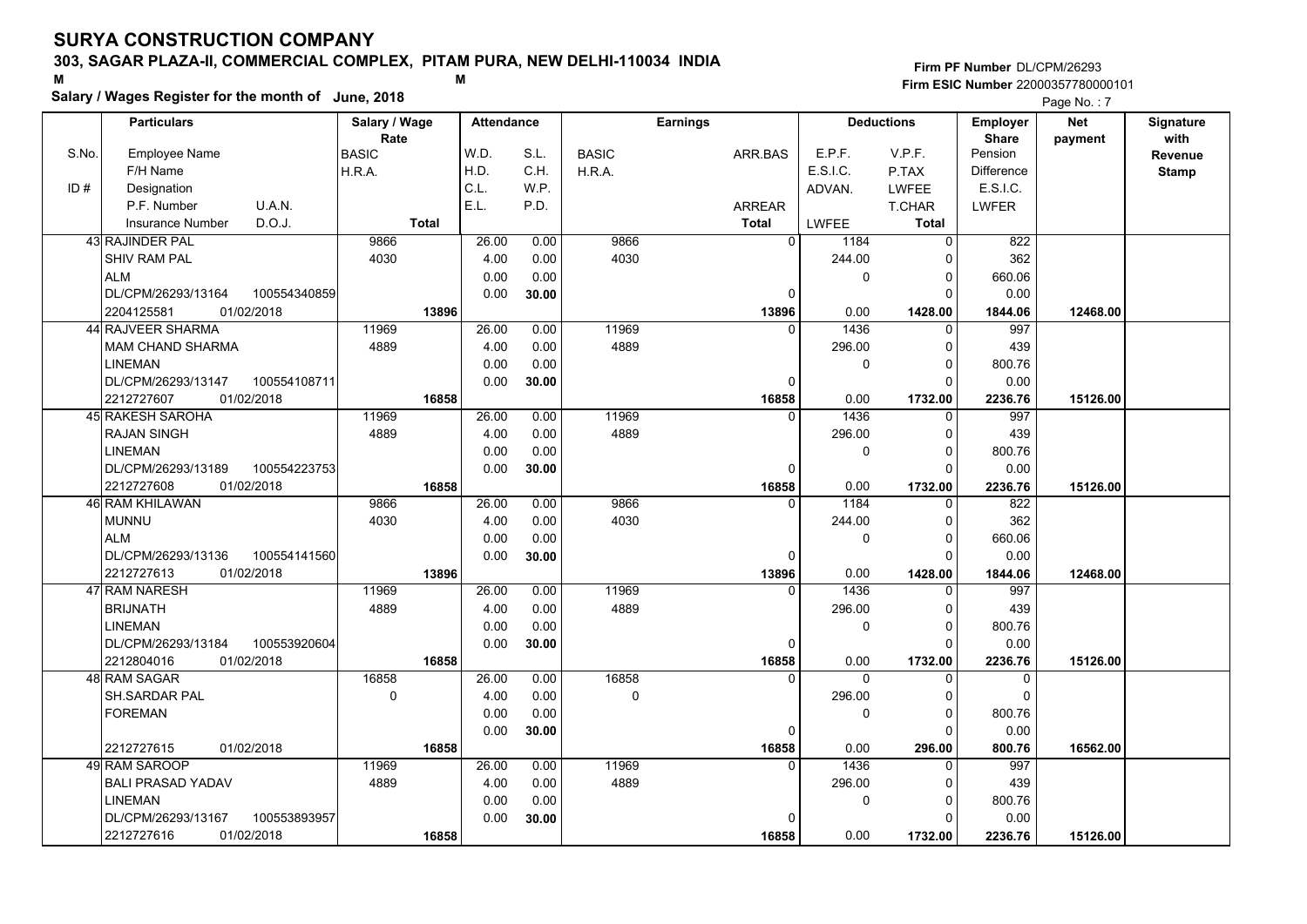### **303, SAGAR PLAZA-II, COMMERCIAL COMPLEX, PITAM PURA, NEW DELHI-110034 INDIA**

**Salary / Wages Register for the month of June, 2018 <sup>M</sup> <sup>M</sup>**

#### **Firm PF Number**DL/CPM/26293**Firm ESIC Number** 22000357780000101

|       | <b>Particulars</b>                 | Salary / Wage        | <b>Attendance</b> |       |              | <b>Earnings</b> |          | <b>Deductions</b> | Employer                | <b>Net</b> | Signature       |
|-------|------------------------------------|----------------------|-------------------|-------|--------------|-----------------|----------|-------------------|-------------------------|------------|-----------------|
| S.No. | <b>Employee Name</b>               | Rate<br><b>BASIC</b> | W.D.              | S.L.  | <b>BASIC</b> | ARR.BAS         | E.P.F.   | V.P.F.            | <b>Share</b><br>Pension | payment    | with<br>Revenue |
|       | F/H Name                           | H.R.A.               | H.D.              | C.H.  | H.R.A.       |                 | E.S.I.C. | P.TAX             | Difference              |            | <b>Stamp</b>    |
| ID#   | Designation                        |                      | C.L.              | W.P.  |              |                 | ADVAN.   | <b>LWFEE</b>      | E.S.I.C.                |            |                 |
|       | U.A.N.<br>P.F. Number              |                      | E.L.              | P.D.  |              | <b>ARREAR</b>   |          | T.CHAR            | <b>LWFER</b>            |            |                 |
|       | D.O.J.<br><b>Insurance Number</b>  | <b>Total</b>         |                   |       |              | <b>Total</b>    | LWFEE    | <b>Total</b>      |                         |            |                 |
|       | 50 RAM SUMER                       | 9866                 | 26.00             | 0.00  | 9866         | $\Omega$        | 1184     | $\Omega$          | 822                     |            |                 |
|       | RAJA RAM                           | 4030                 | 4.00              | 0.00  | 4030         |                 | 244.00   | 0                 | 362                     |            |                 |
|       | <b>ALM</b>                         |                      | 0.00              | 0.00  |              |                 | 0        | $\Omega$          | 660.06                  |            |                 |
|       | DL/CPM/26293/13137<br>100865883189 |                      | 0.00              | 30.00 |              | $\mathbf 0$     |          | $\Omega$          | 0.00                    |            |                 |
|       | 2212727618<br>01/02/2018           | 13896                |                   |       |              | 13896           | 0.00     | 1428.00           | 1844.06                 | 12468.00   |                 |
|       | 51 RAM SURAT YADAV                 | 11969                | 17.00             | 0.00  | 8777         | $\Omega$        | 1053     | $\Omega$          | 731                     |            |                 |
|       | DHAN YADAV                         | 4889                 | 3.00              | 0.00  | 3585         |                 | 217.00   | $\Omega$          | 322                     |            |                 |
|       | <b>LINEMAN</b>                     |                      | 1.00              | 8.00  |              |                 | 0        | 0                 | 587.20                  |            |                 |
|       | DL/CPM/26293/13177<br>100553951957 |                      | 1.00              | 22.00 |              | $\Omega$        |          | $\Omega$          | 0.00                    |            |                 |
|       | 2213229064<br>01/02/2018           | 16858                |                   |       |              | 12362           | 0.00     | 1270.00           | 1640.20                 | 11092.00   |                 |
|       | 52 RAMESH YADAV                    | 11969                | 26.00             | 0.00  | 11969        | $\Omega$        | 1436     | $\Omega$          | 997                     |            |                 |
|       | <b>ORI YADAV</b>                   | 4889                 | 4.00              | 0.00  | 4889         |                 | 296.00   | $\Omega$          | 439                     |            |                 |
|       | <b>LINEMAN</b>                     |                      | 0.00              | 0.00  |              |                 | 0        | $\Omega$          | 800.76                  |            |                 |
|       | DL/CPM/26293/13232<br>100554181326 |                      | 0.00              | 30.00 |              | $\Omega$        |          | $\Omega$          | 0.00                    |            |                 |
|       | 2212727612<br>01/02/2018           | 16858                |                   |       |              | 16858           | 0.00     | 1732.00           | 2236.76                 | 15126.00   |                 |
|       | 53 RAMU CHAUHAN                    | 9866                 | 26.00             | 0.00  | 9866         | $\Omega$        | 1184     | $\Omega$          | 822                     |            |                 |
|       | MAHKU CHUHAN                       | 4030                 | 4.00              | 0.00  | 4030         |                 | 244.00   | $\Omega$          | 362                     |            |                 |
|       | <b>ALM</b>                         |                      | 0.00              | 0.00  |              |                 | 0        | $\Omega$          | 660.06                  |            |                 |
|       | 100554105713<br>DL/CPM/26293/13173 |                      | 0.00              | 30.00 |              | $\Omega$        |          | O                 | 0.00                    |            |                 |
|       | 2212778067<br>01/02/2018           | 13896                |                   |       |              | 13896           | 0.00     | 1428.00           | 1844.06                 | 12468.00   |                 |
|       | 54 RANJEET                         | 11969                | 26.00             | 0.00  | 11969        | $\Omega$        | 1436     |                   | 997                     |            |                 |
|       | <b>MAHADEV PASWAN</b>              | 4889                 | 4.00              | 0.00  | 4889         |                 | 296.00   | $\Omega$          | 439                     |            |                 |
|       | <b>LINEMAN</b>                     |                      | 0.00              | 0.00  |              |                 | 0        | 0                 | 800.76                  |            |                 |
|       | DL/CPM/26293/13158<br>100554100132 |                      | 0.00              | 30.00 |              | 0               |          | $\Omega$          | 0.00                    |            |                 |
|       | 01/02/2018<br>2012894467           | 16858                |                   |       |              | 16858           | 0.00     | 1732.00           | 2236.76                 | 15126.00   |                 |
|       | 55 RANJEET KUMAR                   | 9866                 | 26.00             | 0.00  | 9866         | $\Omega$        | 1184     | $\Omega$          | 822                     |            |                 |
|       | <b>BASU DEV</b>                    | 4030                 | 4.00              | 0.00  | 4030         |                 | 244.00   | $\Omega$          | 362                     |            |                 |
|       | <b>ALM</b>                         |                      | 0.00              | 0.00  |              |                 | 0        | $\mathbf{0}$      | 660.06                  |            |                 |
|       | 100553900347<br>DL/CPM/26293/13261 |                      | 0.00              | 30.00 |              | 0               |          | $\Omega$          | 0.00                    |            |                 |
|       | 2212727619<br>01/02/2018           | 13896                |                   |       |              | 13896           | 0.00     | 1428.00           | 1844.06                 | 12468.00   |                 |
|       | 56 RAVINDER PAL                    | 11969                | 26.00             | 0.00  | 11969        | $\Omega$        | 1436     | $\Omega$          | 997                     |            |                 |
|       | <b>SARDAR PAL</b>                  | 4889                 | 4.00              | 0.00  | 4889         |                 | 296.00   | $\Omega$          | 439                     |            |                 |
|       | <b>LINEMAN</b>                     |                      | 0.00              | 0.00  |              |                 | 0        | $\Omega$          | 800.76                  |            |                 |
|       | DL/CPM/26293/13148<br>100554305033 |                      | 0.00              | 30.00 |              | $\Omega$        |          | $\Omega$          | 0.00                    |            |                 |
|       | 2212727621<br>01/02/2018           | 16858                |                   |       |              | 16858           | 0.00     | 1732.00           | 2236.76                 | 15126.00   |                 |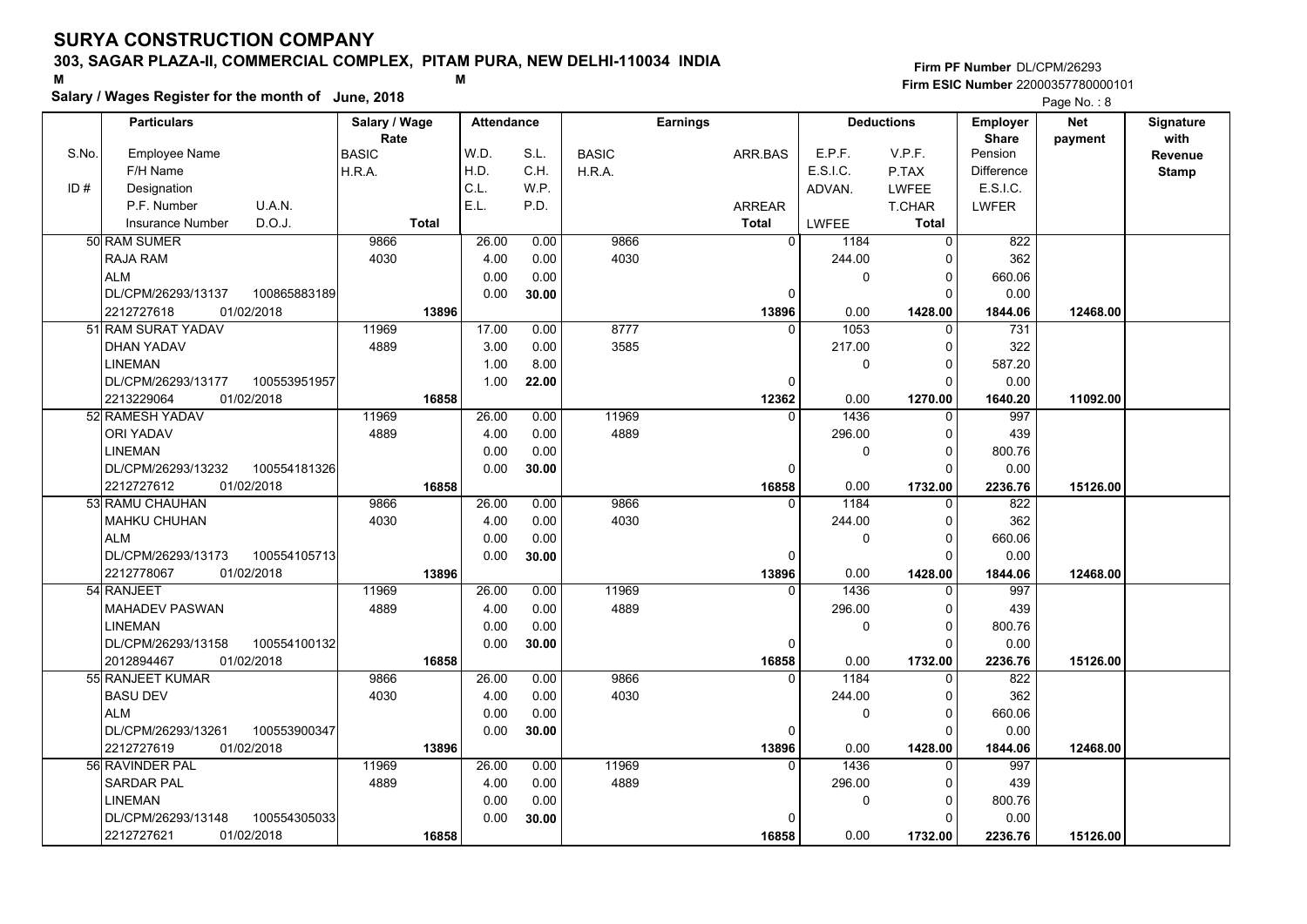### **303, SAGAR PLAZA-II, COMMERCIAL COMPLEX, PITAM PURA, NEW DELHI-110034 INDIA**

**Salary / Wages Register for the month of June, 2018 <sup>M</sup> <sup>M</sup>**

#### **Firm PF Number**DL/CPM/26293**Firm ESIC Number** 22000357780000101

|       | <b>Particulars</b>                               | Salary / Wage        | <b>Attendance</b> |               |              | <b>Earnings</b>   |                | <b>Deductions</b>       | Employer                | <b>Net</b> | Signature       |
|-------|--------------------------------------------------|----------------------|-------------------|---------------|--------------|-------------------|----------------|-------------------------|-------------------------|------------|-----------------|
| S.No. | <b>Employee Name</b>                             | Rate<br><b>BASIC</b> | W.D.              | S.L.          | <b>BASIC</b> | ARR.BAS           | E.P.F.         | V.P.F.                  | <b>Share</b><br>Pension | payment    | with<br>Revenue |
|       | F/H Name                                         | H.R.A.               | H.D.              | C.H.          | H.R.A.       |                   | E.S.I.C.       | P.TAX                   | <b>Difference</b>       |            | <b>Stamp</b>    |
| ID#   | Designation                                      |                      | C.L.              | W.P.          |              |                   | ADVAN.         | LWFEE                   | E.S.I.C.                |            |                 |
|       | U.A.N.<br>P.F. Number                            |                      | E.L.              | P.D.          |              | <b>ARREAR</b>     |                | T.CHAR                  | <b>LWFER</b>            |            |                 |
|       | D.O.J.<br><b>Insurance Number</b>                | <b>Total</b>         |                   |               |              | <b>Total</b>      | LWFEE          | <b>Total</b>            |                         |            |                 |
|       | 57 SACHIN KUMAR SHARMA                           | 17040                | 26.00             | 0.00          | 17040        | $\Omega$          | 0              | $\mathbf 0$             | 0                       |            |                 |
|       | <b>SH.NARESH SHARMA</b>                          | 6960                 | 4.00              | 0.00          | 6960         |                   | 0.00           | $\Omega$                | $\mathbf 0$             |            |                 |
|       | <b>SUPERVISOR</b>                                |                      | 0.00              | 0.00          |              |                   | 0              | 0                       | 0.00                    |            |                 |
|       |                                                  |                      | 0.00              | 30.00         |              | 0                 |                | $\Omega$                | 0.00                    |            |                 |
|       | <b>EXEMPTED</b><br>01/02/2018                    | 24000                |                   |               |              | 24000             | 0.00           | 0.00                    | 0.00                    | 24000.00   |                 |
|       | 58 SACHIN RUHELA                                 | 9866                 | 26.00             | 0.00          | 9866         | $\Omega$          | 1184           | $\mathbf 0$             | 822                     |            |                 |
|       | LAXMAN SINGH RUHELA                              | 4030                 | 4.00              | 0.00          | 4030         |                   | 244.00         | $\mathbf 0$             | 362                     |            |                 |
|       | <b>ALM</b>                                       |                      | 0.00              | 0.00          |              |                   | 0              | $\mathbf 0$             | 660.06                  |            |                 |
|       | DL/CPM/26293/13143<br>100554085865               |                      | 0.00              | 30.00         |              | 0                 |                | $\mathbf 0$             | 0.00                    |            |                 |
|       | 2212778081<br>01/02/2018                         | 13896                |                   |               |              | 13896             | 0.00           | 1428.00                 | 1844.06                 | 12468.00   |                 |
|       | 59 SANDEEP KUMAR                                 | 9866                 | 26.00             | 0.00          | 9866         | $\Omega$          | 1184           | $\mathbf 0$             | 822                     |            |                 |
|       | <b>ROHTASH SINGH</b>                             | 4030                 | 4.00              | 0.00          | 4030         |                   | 244.00         | $\mathbf 0$             | 362                     |            |                 |
|       | <b>ALM</b>                                       |                      | 0.00              | 0.00          |              |                   | 0              | $\mathbf 0$             | 660.06                  |            |                 |
|       | DL/CPM/26293/13215<br>100554284008               |                      | 0.00              | 30.00         |              | $\Omega$          |                | $\Omega$                | 0.00                    |            |                 |
|       | 01/02/2018<br>1013583465                         | 13896                |                   |               |              | 13896             | 0.00           | 1428.00                 | 1844.06                 | 12468.00   |                 |
|       | 60 SANJAY                                        | 9866                 | 26.00             | 0.00          | 9866         |                   | 1184           | 0                       | 822                     |            |                 |
|       | <b>BISHAMBER SINGH</b>                           | 4030                 | 4.00              | 0.00          | 4030         |                   | 244.00         | $\mathbf 0$             | 362                     |            |                 |
|       | <b>ALM</b>                                       |                      | 0.00              | 0.00          |              |                   | 0              | $\Omega$                | 660.06                  |            |                 |
|       | 101024970257<br>DL/CPM/26293/13207               |                      | 0.00              | 30.00         |              | $\Omega$          |                | $\Omega$                | 0.00                    |            |                 |
|       | 1013583422<br>01/02/2018                         | 13896                |                   |               |              | 13896             | 0.00           | 1428.00                 | 1844.06                 | 12468.00   |                 |
|       | 61 SARVAN PAL                                    | 9866                 | 26.00             | 0.00          | 9866         | $\Omega$          | 1184           | 0                       | 822                     |            |                 |
|       | <b>RAM SAGAR</b>                                 | 4030                 | 4.00              | 0.00          | 4030         |                   | 244.00         | 0                       | 362                     |            |                 |
|       | <b>ALM</b>                                       |                      | 0.00              | 0.00          |              |                   | 0              | $\mathbf 0$             | 660.06                  |            |                 |
|       | 100879959745<br>DL/CPM/26293/13203               |                      | 0.00              | 30.00         |              | 0                 |                | $\Omega$                | 0.00                    |            |                 |
|       | 01/02/2018<br>1013585115                         | 13896                |                   |               |              | 13896             | 0.00           | 1428.00                 | 1844.06                 | 12468.00   |                 |
|       | 62 SATPAL RANGEELA                               | 11969                | 26.00             | 0.00          | 11969        | $\Omega$          | 1436           | $\mathbf 0$             | 997                     |            |                 |
|       | <b>OMI</b>                                       | 4889                 | 4.00              | 0.00          | 4889         |                   | 296.00         | 0                       | 439                     |            |                 |
|       | <b>LINEMAN</b>                                   |                      | 0.00              | 0.00          |              |                   | 0              | 0                       | 800.76                  |            |                 |
|       | DL/CPM/26293/13182<br>100865016247               |                      | 0.00              | 30.00         |              | 0                 |                | $\Omega$                | 0.00                    |            |                 |
|       | 2212778090<br>01/02/2018                         | 16858                |                   |               | 9866         | 16858<br>$\Omega$ | 0.00           | 1732.00                 | 2236.76                 | 15126.00   |                 |
|       | 63 SATYA NARAYAN                                 | 9866<br>4030         | 24.00<br>4.00     | 0.00          | 4030         |                   | 1184<br>244.00 | 0                       | 822<br>362              |            |                 |
|       | <b>DEVTADIN</b>                                  |                      |                   | 0.00          |              |                   |                | 0                       |                         |            |                 |
|       | <b>ALM</b><br>DL/CPM/26293/13138<br>100553951612 |                      | 1.00<br>1.00      | 0.00<br>30.00 |              | <sup>0</sup>      | 0              | $\mathbf 0$<br>$\Omega$ | 660.06<br>0.00          |            |                 |
|       | 01/02/2018<br>2212727623                         | 13896                |                   |               |              |                   | 0.00           | 1428.00                 |                         | 12468.00   |                 |
|       |                                                  |                      |                   |               |              | 13896             |                |                         | 1844.06                 |            |                 |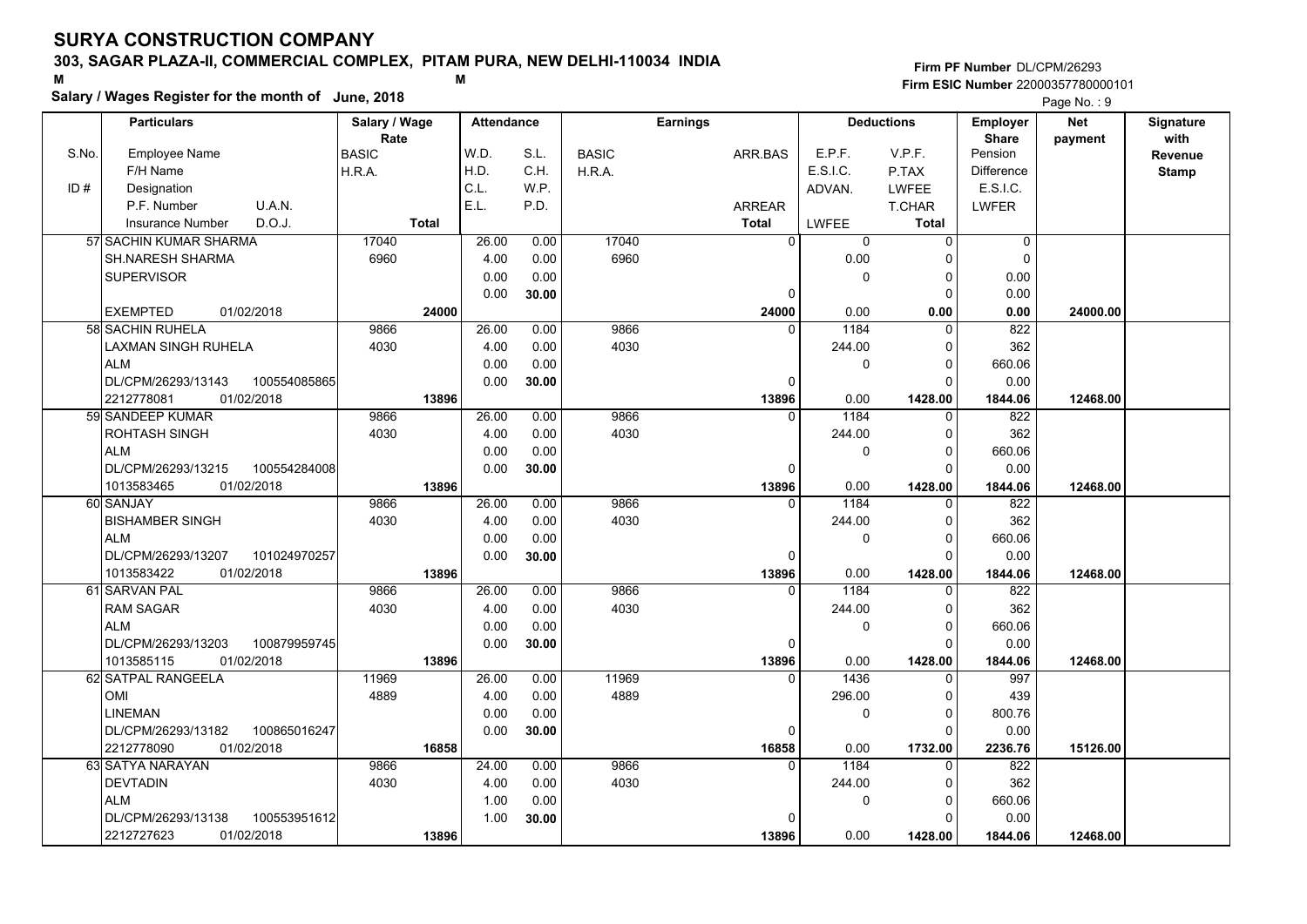### **303, SAGAR PLAZA-II, COMMERCIAL COMPLEX, PITAM PURA, NEW DELHI-110034 INDIA**

**Salary / Wages Register for the month of June, 2018 <sup>M</sup> <sup>M</sup>**

#### **Firm PF Number**DL/CPM/26293**Firm ESIC Number** 22000357780000101

|       | <b>Particulars</b>                 | Salary / Wage<br>Rate |       | <b>Attendance</b> |              | <b>Earnings</b> |              | <b>Deductions</b> | Employer<br><b>Share</b> | <b>Net</b> | Signature<br>with |
|-------|------------------------------------|-----------------------|-------|-------------------|--------------|-----------------|--------------|-------------------|--------------------------|------------|-------------------|
| S.No. | Employee Name                      | <b>BASIC</b>          | W.D.  | S.L.              | <b>BASIC</b> | ARR BAS         | E.P.F.       | V.P.F.            | Pension                  | payment    | <b>Revenue</b>    |
|       | F/H Name                           | H.R.A.                | H.D.  | C.H.              | H.R.A.       |                 | E.S.I.C.     | P.TAX             | <b>Difference</b>        |            | <b>Stamp</b>      |
| ID#   | Designation                        |                       | C.L.  | W.P.              |              |                 | ADVAN.       | <b>LWFEE</b>      | E.S.I.C.                 |            |                   |
|       | U.A.N.<br>P.F. Number              |                       | E.L.  | P.D.              |              | <b>ARREAR</b>   |              | T.CHAR            | <b>LWFER</b>             |            |                   |
|       | D.O.J.<br><b>Insurance Number</b>  | <b>Total</b>          |       |                   |              | Total           | LWFEE        | Total             |                          |            |                   |
|       | 64 SHIV KUMAR                      | 11969                 |       | 26.00<br>0.00     | 11969        | $\Omega$        | 1436         | $\mathsf 0$       | 997                      |            |                   |
|       | <b>LAXMAN PRASAD</b>               | 4889                  |       | 4.00<br>0.00      | 4889         |                 | 296.00       | 0                 | 439                      |            |                   |
|       | <b>LINEMAN</b>                     |                       |       | 0.00<br>0.00      |              |                 | $\mathbf 0$  | $\mathbf 0$       | 800.76                   |            |                   |
|       | DL/CPM/26293/13166<br>100554085590 |                       |       | 0.00<br>30.00     |              | 0               |              | $\Omega$          | 0.00                     |            |                   |
|       | 2212727626<br>01/02/2018           |                       | 16858 |                   |              | 16858           | 0.00         | 1732.00           | 2236.76                  | 15126.00   |                   |
|       | 65 SHIV NARAYAN                    | 11969                 |       | 26.00<br>0.00     | 11969        | <sup>0</sup>    | 1436         | 0                 | 997                      |            |                   |
|       | KALLU                              | 4889                  |       | 4.00<br>0.00      | 4889         |                 | 296.00       | $\mathbf 0$       | 439                      |            |                   |
|       | <b>LINEMAN</b>                     |                       |       | 0.00<br>0.00      |              |                 | 0            | $\mathbf 0$       | 800.76                   |            |                   |
|       | DL/CPM/26293/13139<br>100554040850 |                       |       | 0.00<br>30.00     |              | 0               |              | $\mathbf 0$       | 0.00                     |            |                   |
|       | 01/02/2018<br>2212727628           |                       | 16858 |                   |              | 16858           | 0.00         | 1732.00           | 2236.76                  | 15126.00   |                   |
|       | 66 SHREE CHAND                     | 9866                  |       | 26.00<br>0.00     | 9866         | $\Omega$        | 1184         | $\mathbf 0$       | 822                      |            |                   |
|       | <b>HARGYAN SINGH</b>               | 4030                  |       | 4.00<br>0.00      | 4030         |                 | 244.00       | $\mathbf 0$       | 362                      |            |                   |
|       | <b>ALM</b>                         |                       |       | 0.00<br>0.00      |              |                 | $\mathbf{0}$ | $\mathbf 0$       | 660.06                   |            |                   |
|       | DL/CPM/26293/13168<br>100553999510 |                       |       | 0.00<br>30.00     |              | 0               |              | $\Omega$          | 0.00                     |            |                   |
|       | 2212727630<br>01/02/2018           |                       | 13896 |                   |              | 13896           | 0.00         | 1428.00           | 1844.06                  | 12468.00   |                   |
|       | 67 SHRIDHAR                        | 16858                 |       | 26.00<br>0.00     | 16858        | $\Omega$        | $\Omega$     | 0                 | 0                        |            |                   |
|       | SH GANESH YADAV                    | $\mathbf 0$           |       | 4.00<br>0.00      | $\mathbf 0$  |                 | 296.00       | $\mathbf 0$       | 0                        |            |                   |
|       | <b>FOREMAN</b>                     |                       |       | 0.00<br>0.00      |              |                 | $\Omega$     | $\pmb{0}$         | 800.76                   |            |                   |
|       |                                    |                       |       | 0.00<br>30.00     |              | $\Omega$        |              | $\Omega$          | 0.00                     |            |                   |
|       | 2212727631<br>01/02/2018           |                       | 16858 |                   |              | 16858           | 0.00         | 296.00            | 800.76                   | 16562.00   |                   |
|       | 68 SHYAM LAL                       | 11969                 |       | 26.00<br>0.00     | 11969        | U               | 1436         | $\Omega$          | 997                      |            |                   |
|       | <b>CHANDER BHAN</b>                | 4889                  |       | 4.00<br>0.00      | 4889         |                 | 296.00       | 0                 | 439                      |            |                   |
|       | <b>LINEMAN</b>                     |                       |       | 0.00<br>0.00      |              |                 | $\mathbf 0$  | $\mathbf 0$       | 800.76                   |            |                   |
|       | DL/CPM/26293/13155<br>100553926068 |                       |       | 0.00<br>30.00     |              | 0               |              | $\mathbf 0$       | 0.00                     |            |                   |
|       | 01/02/2018<br>2212731715           |                       | 16858 |                   |              | 16858           | 0.00         | 1732.00           | 2236.76                  | 15126.00   |                   |
|       | 69 SIVASANKAR                      | 9866                  |       | 26.00<br>0.00     | 9866         | $\Omega$        | 1184         | 0                 | 822                      |            |                   |
|       | <b>DEVTA DEEN</b>                  | 4030                  |       | 4.00<br>0.00      | 4030         |                 | 244.00       | 0                 | 362                      |            |                   |
|       | <b>ALM</b>                         |                       |       | 0.00<br>0.00      |              |                 | $\mathbf 0$  | $\mathbf 0$       | 660.06                   |            |                   |
|       | 100553951599<br>DL/CPM/26293/13195 |                       |       | 0.00<br>30.00     |              | $\Omega$        |              | $\Omega$          | 0.00                     |            |                   |
|       | 2214020859<br>01/02/2018           |                       | 13896 |                   |              | 13896           | 0.00         | 1428.00           | 1844.06                  | 12468.00   |                   |
|       | 70 SOMPAL SINGH                    | 9866                  |       | 26.00<br>0.00     | 9866         | $\Omega$        | 1184         | $\Omega$          | 822                      |            |                   |
|       | <b>TOTA RAM</b>                    | 4030                  |       | 4.00<br>0.00      | 4030         |                 | 244.00       | 0                 | 362                      |            |                   |
|       | <b>ALM</b>                         |                       |       | 0.00<br>0.00      |              |                 | $\mathbf{0}$ | $\mathbf 0$       | 660.06                   |            |                   |
|       | DL/CPM/26293/13180<br>100554397744 |                       |       | 0.00<br>30.00     |              | 0               |              | $\Omega$          | 0.00                     |            |                   |
|       | 2212727633<br>01/02/2018           |                       | 13896 |                   |              | 13896           | 0.00         | 1428.00           | 1844.06                  | 12468.00   |                   |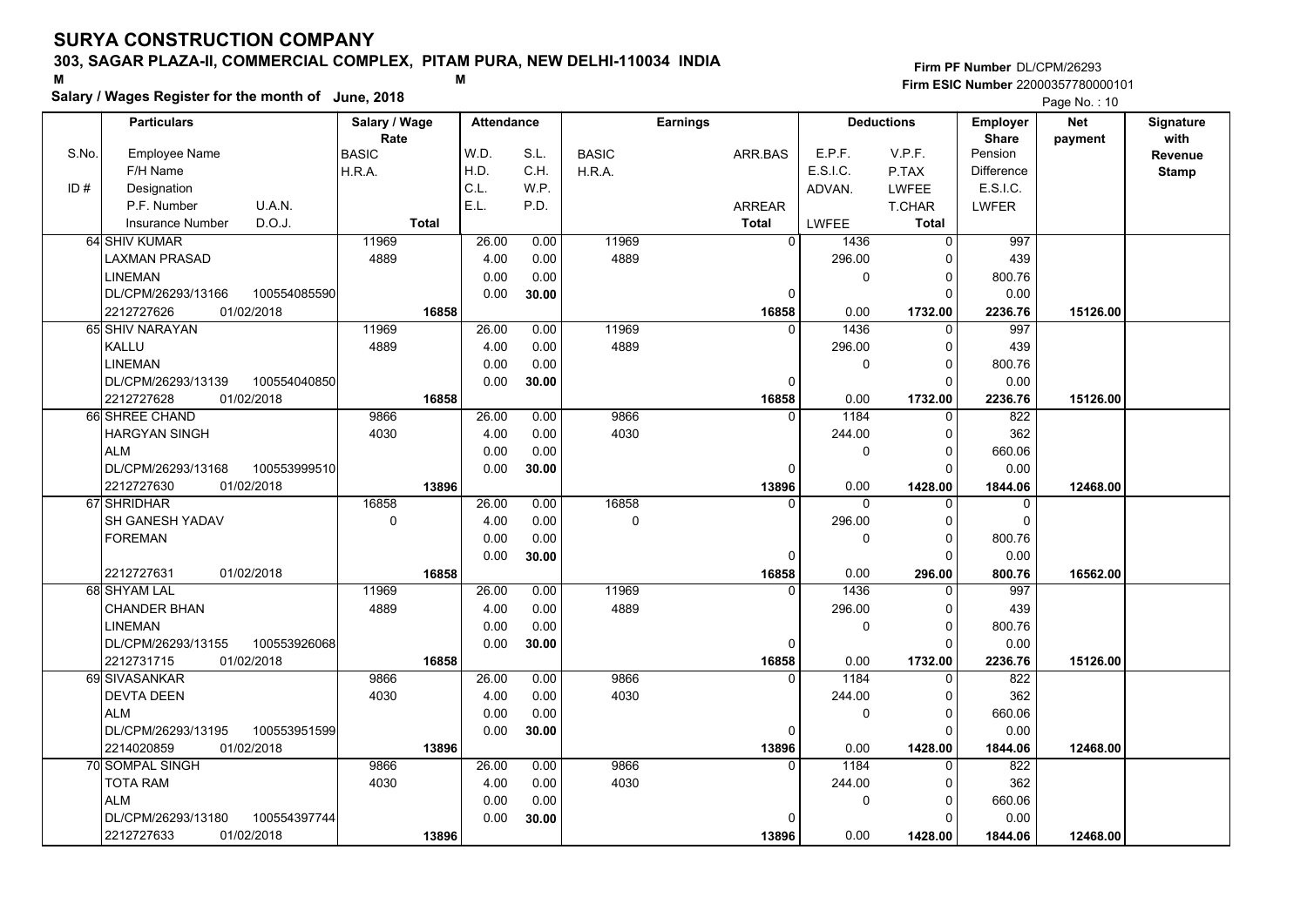### **303, SAGAR PLAZA-II, COMMERCIAL COMPLEX, PITAM PURA, NEW DELHI-110034 INDIA**

**Salary / Wages Register for the month of June, 2018 <sup>M</sup> <sup>M</sup>**

#### **Firm PF Number**DL/CPM/26293**Firm ESIC Number** 22000357780000101

|       | <b>Particulars</b>                 | Salary / Wage<br>Rate | <b>Attendance</b> |       |              | <b>Earnings</b> |                        | <b>Deductions</b> | <b>Employer</b><br><b>Share</b> | <b>Net</b> | Signature<br>with |
|-------|------------------------------------|-----------------------|-------------------|-------|--------------|-----------------|------------------------|-------------------|---------------------------------|------------|-------------------|
| S.No. | Employee Name                      | <b>BASIC</b>          | W.D.              | S.L.  | <b>BASIC</b> | ARR BAS         | E.P.F.                 | V.P.F.            | Pension                         | payment    | Revenue           |
|       | F/H Name                           | H.R.A.                | H.D.              | C.H.  | H.R.A.       |                 | E.S.I.C.               | P.TAX             | <b>Difference</b>               |            | <b>Stamp</b>      |
| ID#   | Designation                        |                       | C.L.              | W.P.  |              |                 | ADVAN.                 | <b>LWFEE</b>      | E.S.I.C.                        |            |                   |
|       | U.A.N.<br>P.F. Number              |                       | E.L.              | P.D.  |              | <b>ARREAR</b>   |                        | T.CHAR            | <b>LWFER</b>                    |            |                   |
|       | D.O.J.<br><b>Insurance Number</b>  | <b>Total</b>          |                   |       |              | <b>Total</b>    | LWFEE                  | <b>Total</b>      |                                 |            |                   |
|       | 71 SONE LAL                        | 9866                  | 26.00             | 0.00  | 9866         |                 | $\overline{0}$<br>1184 | $\mathbf 0$       | 822                             |            |                   |
|       | <b>JAGDISH PRASAD</b>              | 4030                  | 4.00              | 0.00  | 4030         |                 | 244.00                 | $\Omega$          | 362                             |            |                   |
|       | <b>ALM</b>                         |                       | 0.00              | 0.00  |              |                 | 0                      | $\mathbf 0$       | 660.06                          |            |                   |
|       | DL/CPM/26293/13176<br>100554016682 |                       | 0.00              | 30.00 |              | 0               |                        | $\Omega$          | 0.00                            |            |                   |
|       | 01/02/2018<br>2212815710           | 13896                 |                   |       |              | 13896           | 0.00                   | 1428.00           | 1844.06                         | 12468.00   |                   |
|       | 72 SONU                            | 11969                 | 26.00             | 0.00  | 11969        |                 | 1436<br>$\Omega$       | 0                 | 997                             |            |                   |
|       | JAYPAL                             | 4889                  | 4.00              | 0.00  | 4889         |                 | 296.00                 | 0                 | 439                             |            |                   |
|       | <b>LINEMAN</b>                     |                       | 0.00              | 0.00  |              |                 | 0                      | $\Omega$          | 800.76                          |            |                   |
|       | DL/CPM/26293/13210<br>101112215587 |                       | 0.00              | 30.00 |              | $\Omega$        |                        | $\Omega$          | 0.00                            |            |                   |
|       | 1115089021<br>01/02/2018           | 16858                 |                   |       |              | 16858           | 0.00                   | 1732.00           | 2236.76                         | 15126.00   |                   |
|       | 73 SUBHASH SINGH                   | 11969                 | 26.00             | 0.00  | 11969        |                 | 1436<br>0              | $\mathbf 0$       | 997                             |            |                   |
|       | <b>BALWANT SINGH</b>               | 4889                  | 4.00              | 0.00  | 4889         |                 | 296.00                 | $\mathbf 0$       | 439                             |            |                   |
|       | <b>LINEMAN</b>                     |                       | 0.00              | 0.00  |              |                 | 0                      | $\mathbf 0$       | 800.76                          |            |                   |
|       | DL/CPM/26293/13174<br>100553895909 |                       | 0.00              | 30.00 |              | $\Omega$        |                        | $\Omega$          | 0.00                            |            |                   |
|       | 2212778099<br>01/02/2018           | 16858                 |                   |       |              | 16858           | 0.00                   | 1732.00           | 2236.76                         | 15126.00   |                   |
|       | 74 SUBHASH YADAV                   | 11969                 | 26.00             | 0.00  | 11969        | $\Omega$        | 1436                   | $\Omega$          | 997                             |            |                   |
|       | <b>BANSU YADAV</b>                 | 4889                  | 4.00              | 0.00  | 4889         |                 | 296.00                 | $\mathbf 0$       | 439                             |            |                   |
|       | <b>LINEMAN</b>                     |                       | 0.00              | 0.00  |              |                 | 0                      | $\Omega$          | 800.76                          |            |                   |
|       | DL/CPM/26293/13149<br>100859072541 |                       | 0.00              | 30.00 |              | 0               |                        | $\Omega$          | 0.00                            |            |                   |
|       | 2212731717<br>01/02/2018           | 16858                 |                   |       |              | 16858           | 0.00                   | 1732.00           | 2236.76                         | 15126.00   |                   |
|       | <b>75 SUKHBIR SINGH</b>            | 9866                  | 26.00             | 0.00  | 9866         |                 | 1184<br>$\Omega$       | $\Omega$          | 822                             |            |                   |
|       | VIJAY PAL SINGH                    | 4030                  | 4.00              | 0.00  | 4030         |                 | 244.00                 | 0                 | 362                             |            |                   |
|       | <b>ALM</b>                         |                       | 0.00              | 0.00  |              |                 | 0                      | $\mathbf 0$       | 660.06                          |            |                   |
|       | 100554419717<br>DL/CPM/26293/13178 |                       | 0.00              | 30.00 |              | $\Omega$        |                        | $\Omega$          | 0.00                            |            |                   |
|       | 01/02/2018<br>1012769880           | 13896                 |                   |       |              | 13896           | 0.00                   | 1428.00           | 1844.06                         | 12468.00   |                   |
|       | 76 SUMIT                           | 17040                 | 26.00             | 0.00  | 17040        | $\Omega$        | $\Omega$               | $\mathbf 0$       | $\mathbf 0$                     |            |                   |
|       | SH HARBIR SINGH CHAND              | 6960                  | 4.00              | 0.00  | 6960         |                 | 0.00                   | 0                 | $\mathbf 0$                     |            |                   |
|       | <b>SUPERVISOR</b>                  |                       | 0.00              | 0.00  |              |                 | 0                      | 0                 | 0.00                            |            |                   |
|       |                                    |                       | 0.00              | 30.00 |              | 0               |                        | $\Omega$          | 0.00                            |            |                   |
|       | 01/02/2018<br><b>EXEMPTED</b>      | 24000                 |                   |       |              | 24000           | 0.00                   | 0.00              | 0.00                            | 24000.00   |                   |
|       | 77 SUNIL                           | 11969                 | 26.00             | 0.00  | 11969        | $\Omega$        | 1436                   | $\Omega$          | 997                             |            |                   |
|       | <b>RAM KUMAR</b>                   | 4889                  | 4.00              | 0.00  | 4889         |                 | 296.00                 | 0                 | 439                             |            |                   |
|       | <b>LINEMAN</b>                     |                       | 0.00              | 0.00  |              |                 | 0                      | $\mathbf 0$       | 800.76                          |            |                   |
|       | 100458417024<br>DL/CPM/26293/13211 |                       | 0.00              | 30.00 |              |                 |                        | $\Omega$          | 0.00                            |            |                   |
|       | 01/02/2018<br>1013742900           | 16858                 |                   |       |              | 16858           | 0.00                   | 1732.00           | 2236.76                         | 15126.00   |                   |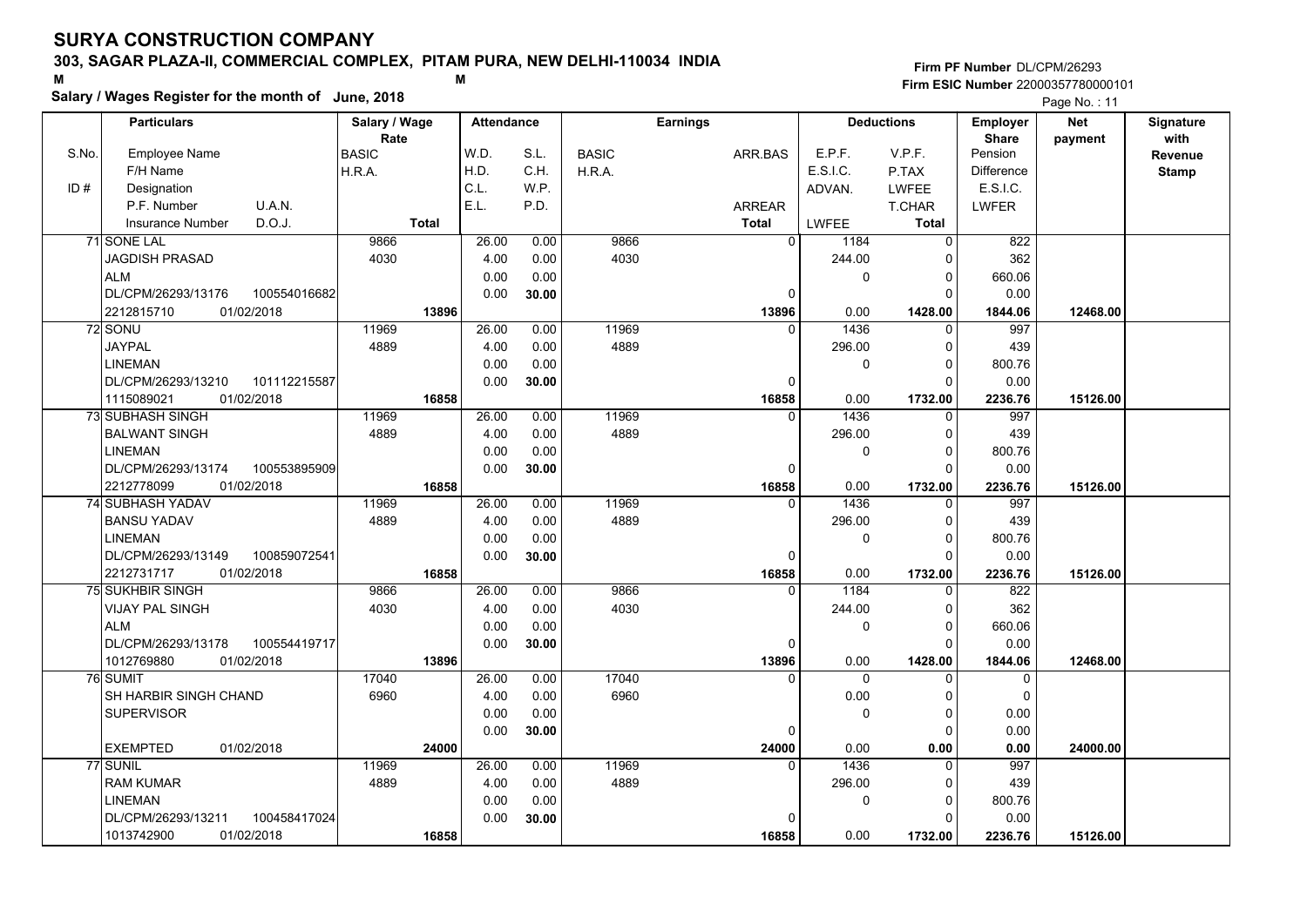### **303, SAGAR PLAZA-II, COMMERCIAL COMPLEX, PITAM PURA, NEW DELHI-110034 INDIA**

**Salary / Wages Register for the month of June, 2018 <sup>M</sup> <sup>M</sup>**

#### **Firm PF Number**DL/CPM/26293**Firm ESIC Number** 22000357780000101

|       | <b>Particulars</b>                 | Salary / Wage        | <b>Attendance</b> |       |              | <b>Earnings</b> |          | <b>Deductions</b> | Employer                | <b>Net</b> | Signature              |
|-------|------------------------------------|----------------------|-------------------|-------|--------------|-----------------|----------|-------------------|-------------------------|------------|------------------------|
| S.No. | <b>Employee Name</b>               | Rate<br><b>BASIC</b> | W.D.              | S.L.  | <b>BASIC</b> | ARR.BAS         | E.P.F.   | V.P.F.            | <b>Share</b><br>Pension | payment    | with<br><b>Revenue</b> |
|       | F/H Name                           | H.R.A.               | H.D.              | C.H.  | H.R.A.       |                 | E.S.I.C. | P.TAX             | <b>Difference</b>       |            | <b>Stamp</b>           |
| ID#   | Designation                        |                      | C.L.              | W.P.  |              |                 | ADVAN.   | LWFEE             | E.S.I.C.                |            |                        |
|       | U.A.N.<br>P.F. Number              |                      | E.L.              | P.D.  |              | <b>ARREAR</b>   |          | T.CHAR            | <b>LWFER</b>            |            |                        |
|       | D.O.J.<br>Insurance Number         | <b>Total</b>         |                   |       |              | <b>Total</b>    | LWFEE    | <b>Total</b>      |                         |            |                        |
|       | <b>78 SURENDER KUMAR</b>           | 11969                | 26.00             | 0.00  | 11969        | $\overline{0}$  | 1436     | $\mathbf 0$       | 997                     |            |                        |
|       | <b>BABU RAM PAL</b>                | 4889                 | 4.00              | 0.00  | 4889         |                 | 296.00   | $\mathbf 0$       | 439                     |            |                        |
|       | <b>LINEMAN</b>                     |                      | 0.00              | 0.00  |              |                 | 0        | $\mathbf 0$       | 800.76                  |            |                        |
|       | 100553885497<br>DL/CPM/26293/13146 |                      | 0.00              | 30.00 |              | $\Omega$        |          | $\Omega$          | 0.00                    |            |                        |
|       | 1013668674<br>01/02/2018           | 16858                |                   |       |              | 16858           | 0.00     | 1732.00           | 2236.76                 | 15126.00   |                        |
|       | 79 SURENDRA YADAV                  | 11969                | 26.00             | 0.00  | 11969        | $\Omega$        | 1436     | $\mathbf 0$       | 997                     |            |                        |
|       | <b>JANARDAN</b>                    | 4889                 | 4.00              | 0.00  | 4889         |                 | 296.00   | $\mathbf 0$       | 439                     |            |                        |
|       | <b>LINEMAN</b>                     |                      | 0.00              | 0.00  |              |                 | 0        | $\mathbf 0$       | 800.76                  |            |                        |
|       | DL/CPM/26293/12810<br>101167791616 |                      | 0.00              | 30.00 |              | 0               |          | $\Omega$          | 0.00                    |            |                        |
|       | 2214309340<br>01/08/2017           | 16858                |                   |       |              | 16858           | 0.00     | 1732.00           | 2236.76                 | 15126.00   |                        |
|       | 80 SURESH PAL                      | 9866                 | 26.00             | 0.00  | 9866         | $\Omega$        | 1184     | 0                 | 822                     |            |                        |
|       | <b>RAM SAWROOP</b>                 | 4030                 | 4.00              | 0.00  | 4030         |                 | 244.00   | 0                 | 362                     |            |                        |
|       | <b>ALM</b>                         |                      | 0.00              | 0.00  |              |                 | $\Omega$ | $\mathbf 0$       | 660.06                  |            |                        |
|       | DL/CPM/26293/13214<br>100554245775 |                      | 0.00              | 30.00 |              | $\Omega$        |          | $\Omega$          | 0.00                    |            |                        |
|       | 2109869987<br>01/02/2018           | 13896                |                   |       |              | 13896           | 0.00     | 1428.00           | 1844.06                 | 12468.00   |                        |
|       | 81 SUSHIL KUMAR                    | 11969                | 26.00             | 0.00  | 11969        | $\Omega$        | 1436     | $\mathbf 0$       | 997                     |            |                        |
|       | <b>KRISHAN PAL</b>                 | 4889                 | 4.00              | 0.00  | 4889         |                 | 296.00   | $\mathbf 0$       | 439                     |            |                        |
|       | <b>LINEMAN</b>                     |                      | 0.00              | 0.00  |              |                 | 0        | $\mathbf 0$       | 800.76                  |            |                        |
|       | DL/CPM/26293/13169<br>100554061363 |                      | 0.00              | 30.00 |              | $\Omega$        |          | $\mathbf 0$       | 0.00                    |            |                        |
|       | 2212727635<br>01/02/2018           | 16858                |                   |       |              | 16858           | 0.00     | 1732.00           | 2236.76                 | 15126.00   |                        |
|       | 82 TARANJET SINGH                  | 9866                 | 26.00             | 0.00  | 9866         | $\Omega$        | 1184     | $\Omega$          | 822                     |            |                        |
|       | <b>VARENDER SINGH</b>              | 4030                 | 4.00              | 0.00  | 4030         |                 | 244.00   | $\Omega$          | 362                     |            |                        |
|       | <b>ALM</b>                         |                      | 0.00              | 0.00  |              |                 | 0        | $\mathsf 0$       | 660.06                  |            |                        |
|       | DL/CPM/26293/13209<br>101070380599 |                      | 0.00              | 30.00 |              | 0               |          | $\Omega$          | 0.00                    |            |                        |
|       | 01/02/2018<br>1115054642           | 13896                |                   |       |              | 13896           | 0.00     | 1428.00           | 1844.06                 | 12468.00   |                        |
|       | 83 UDAY KUMAR                      | 11969                | 26.00             | 0.00  | 11969        | U               | 1436     | $\mathbf 0$       | 997                     |            |                        |
|       | TEJU SAH                           | 4889                 | 4.00              | 0.00  | 4889         |                 | 296.00   | $\mathbf 0$       | 439                     |            |                        |
|       | <b>LINEMAN</b>                     |                      | 0.00              | 0.00  |              |                 | 0        | $\mathbf 0$       | 800.76                  |            |                        |
|       | DL/CPM/26293/13170<br>100554392617 |                      | 0.00              | 30.00 |              | $\Omega$        |          | $\Omega$          | 0.00                    |            |                        |
|       | 2212727636<br>01/02/2018           | 16858                |                   |       |              | 16858           | 0.00     | 1732.00           | 2236.76                 | 15126.00   |                        |
|       | 84 UMESH YADAV                     | 9866                 | 9.00              | 0.00  | 3289         | $\Omega$        | 395      | $\mathbf 0$       | 274                     |            |                        |
|       | <b>LAL CHAND</b>                   | 4030                 | 1.00              | 0.00  | 1343         |                 | 82.00    | 0                 | 121                     |            |                        |
|       | <b>ALM</b>                         |                      | 0.00              | 20.00 |              |                 | 0        | $\mathbf 0$       | 220.02                  |            |                        |
|       | DL/CPM/26293/13150<br>100554074851 |                      | 0.00              | 10.00 |              | $\Omega$        |          | $\Omega$          | 0.00                    |            |                        |
|       | 2212731721<br>01/02/2018           | 13896                |                   |       |              | 4632            | 0.00     | 477.00            | 615.02                  | 4155.00    |                        |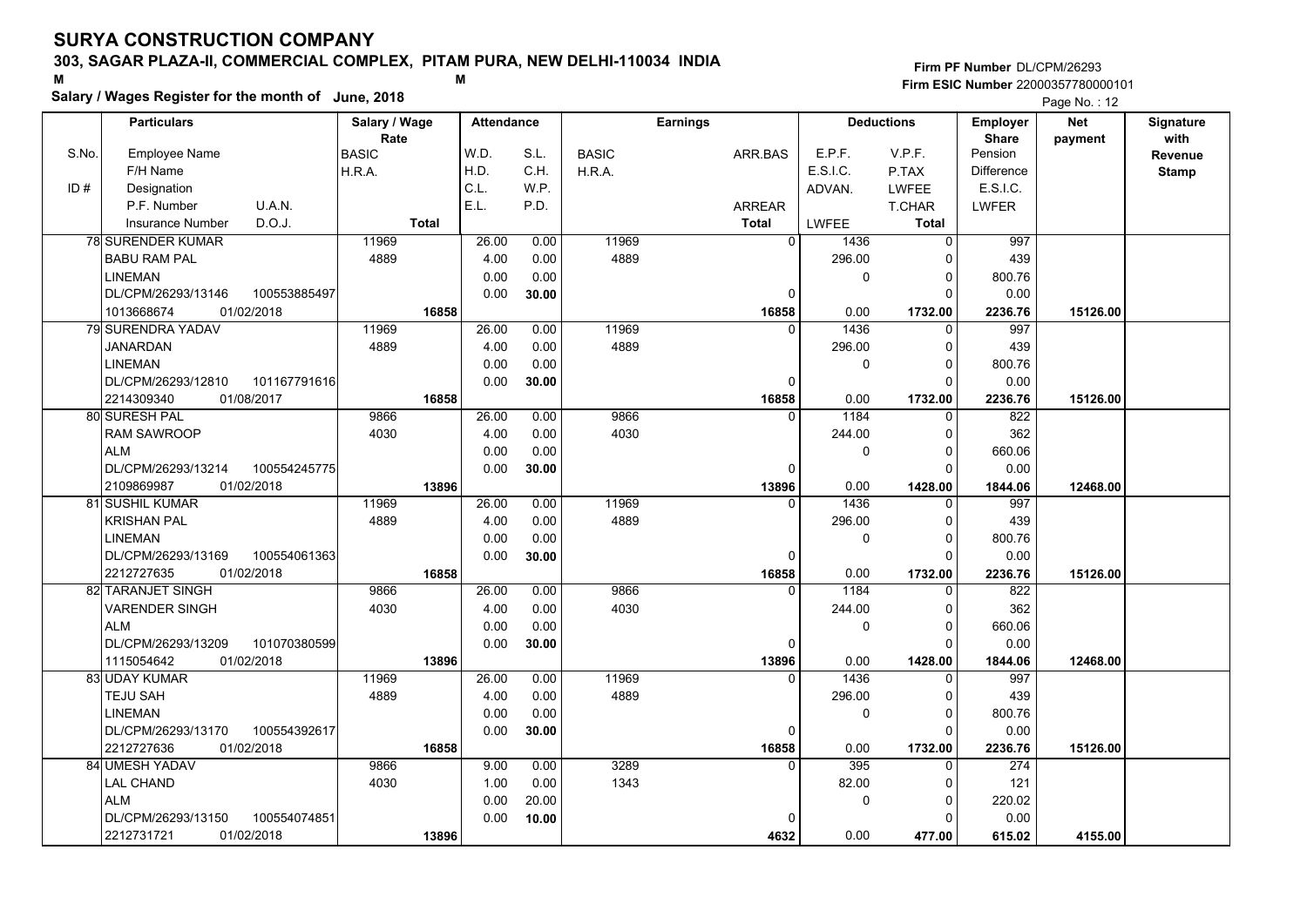### **303, SAGAR PLAZA-II, COMMERCIAL COMPLEX, PITAM PURA, NEW DELHI-110034 INDIA**

**Salary / Wages Register for the month of June, 2018 <sup>M</sup> <sup>M</sup>**

#### **Firm PF Number**DL/CPM/26293**Firm ESIC Number** 22000357780000101

|       | <b>Particulars</b>                 | Salary / Wage<br>Rate | <b>Attendance</b> |       | <b>Earnings</b> |               |                | <b>Deductions</b> |               | <b>Employer</b><br><b>Share</b> | <b>Net</b> | Signature<br>with |
|-------|------------------------------------|-----------------------|-------------------|-------|-----------------|---------------|----------------|-------------------|---------------|---------------------------------|------------|-------------------|
| S.No. | Employee Name                      | <b>BASIC</b>          | W.D.              | S.L.  | <b>BASIC</b>    | ARR.BAS       |                | E.P.F.            | V.P.F.        | Pension                         | payment    | <b>Revenue</b>    |
|       | F/H Name                           | H.R.A.                | H.D.              | C.H.  | H.R.A.          |               |                | E.S.I.C.          | P.TAX         | <b>Difference</b>               |            | <b>Stamp</b>      |
| ID#   | Designation                        |                       | C.L.              | W.P.  |                 |               |                | ADVAN.            | <b>LWFEE</b>  | E.S.I.C.                        |            |                   |
|       | U.A.N.<br>P.F. Number              |                       | E.L.              | P.D.  |                 | <b>ARREAR</b> |                |                   | <b>T.CHAR</b> | <b>LWFER</b>                    |            |                   |
|       | D.O.J.<br><b>Insurance Number</b>  | <b>Total</b>          |                   |       |                 | <b>Total</b>  |                | <b>LWFEE</b>      | <b>Total</b>  |                                 |            |                   |
|       | 85 VASHIST                         | 9866                  | 26.00             | 0.00  | 9866            |               | $\overline{0}$ | 1184              | $\mathbf 0$   | 822                             |            |                   |
|       | RAM DARSH YADAV                    | 4030                  | 4.00              | 0.00  | 4030            |               |                | 244.00            | $\Omega$      | 362                             |            |                   |
|       | <b>ALM</b>                         |                       | 0.00              | 0.00  |                 |               |                | 0                 | $\mathbf 0$   | 660.06                          |            |                   |
|       | DL/CPM/26293/13152<br>100554239742 |                       | 0.00              | 30.00 |                 |               | $\Omega$       |                   | $\Omega$      | 0.00                            |            |                   |
|       | 2212778139<br>01/02/2018           | 13896                 |                   |       |                 |               | 13896          | 0.00              | 1428.00       | 1844.06                         | 12468.00   |                   |
|       | 86 VEER PAL                        | 9866                  | 26.00             | 0.00  | 9866            |               | $\Omega$       | 1184              | 0             | 822                             |            |                   |
|       | <b>CHHOTE LAL</b>                  | 4030                  | 4.00              | 0.00  | 4030            |               |                | 244.00            | $\Omega$      | 362                             |            |                   |
|       | <b>ALM</b>                         |                       | 0.00              | 0.00  |                 |               |                | 0                 | $\Omega$      | 660.06                          |            |                   |
|       | DL/CPM/26293/13198<br>100553934950 |                       | 0.00              | 30.00 |                 |               | $\mathbf 0$    |                   | $\Omega$      | 0.00                            |            |                   |
|       | 1013583474<br>01/02/2018           | 13896                 |                   |       |                 |               | 13896          | 0.00              | 1428.00       | 1844.06                         | 12468.00   |                   |
|       | 87 VEERENDER PAL                   | 9866                  | 26.00             | 0.00  | 9866            |               | $\Omega$       | 1184              | $\Omega$      | 822                             |            |                   |
|       | <b>KEDARI PAL</b>                  | 4030                  | 4.00              | 0.00  | 4030            |               |                | 244.00            | $\Omega$      | 362                             |            |                   |
|       | <b>ALM</b>                         |                       | 0.00              | 0.00  |                 |               |                | 0                 | $\mathbf 0$   | 660.06                          |            |                   |
|       | DL/CPM/26293/13204<br>100882123999 |                       | 0.00              | 30.00 |                 |               | $\Omega$       |                   | $\Omega$      | 0.00                            |            |                   |
|       | 2212778145<br>01/02/2018           | 13896                 |                   |       |                 |               | 13896          | 0.00              | 1428.00       | 1844.06                         | 12468.00   |                   |
|       | 88 VIJAY KUMAR                     | 11969                 | 26.00             | 0.00  | 11969           |               | $\Omega$       | 1436              | $\mathbf 0$   | 997                             |            |                   |
|       | SIRJANAND SINGH                    | 4889                  | 4.00              | 0.00  | 4889            |               |                | 296.00            | $\mathbf 0$   | 439                             |            |                   |
|       | <b>LINEMAN</b>                     |                       | 0.00              | 0.00  |                 |               |                | $\Omega$          | $\Omega$      | 800.76                          |            |                   |
|       | DL/CPM/26293/13151<br>100554356663 |                       | 0.00              | 30.00 |                 |               | $\mathbf 0$    |                   | $\Omega$      | 0.00                            |            |                   |
|       | 2212731726<br>01/02/2018           | 16858                 |                   |       |                 |               | 16858          | 0.00              | 1732.00       | 2236.76                         | 15126.00   |                   |
|       | 89 VIMAL                           | 9866                  | 26.00             | 0.00  | 9866            |               | $\overline{0}$ | 1184              | $\Omega$      | 822                             |            |                   |
|       | <b>RAM KUMAR</b>                   | 4030                  | 4.00              | 0.00  | 4030            |               |                | 244.00            | $\Omega$      | 362                             |            |                   |
|       | <b>ALM</b>                         |                       | 0.00              | 0.00  |                 |               |                | 0                 | $\mathbf 0$   | 660.06                          |            |                   |
|       | DL/CPM/26293/13201<br>100867854129 |                       | 0.00              | 30.00 |                 |               | $\mathbf 0$    |                   | $\Omega$      | 0.00                            |            |                   |
|       | 1114771800<br>01/02/2018           | 13896                 |                   |       |                 |               | 13896          | 0.00              | 1428.00       | 1844.06                         | 12468.00   |                   |
|       | 90 VIPIN KUMAR                     | 9866                  | 26.00             | 0.00  | 9866            |               | $\Omega$       | 1184              | $\Omega$      | 822                             |            |                   |
|       | <b>SHRI KRISHAN</b>                | 4030                  | 4.00              | 0.00  | 4030            |               |                | 244.00            | $\Omega$      | 362                             |            |                   |
|       | <b>ALM</b>                         |                       | 0.00              | 0.00  |                 |               |                | 0                 | $\mathbf 0$   | 660.06                          |            |                   |
|       | 100554348724<br>DL/CPM/26293/13172 |                       | 0.00              | 30.00 |                 |               | $\mathbf 0$    |                   | $\Omega$      | 0.00                            |            |                   |
|       | 2212728045<br>01/02/2018           | 13896                 |                   |       |                 |               | 13896          | 0.00              | 1428.00       | 1844.06                         | 12468.00   |                   |
|       | 91 VISHNU PANDIT                   | 11969                 | 26.00             | 0.00  | 11969           |               | $\Omega$       | 1436              | $\Omega$      | 997                             |            |                   |
|       | KUSHNANDAN PANDIT                  | 4889                  | 4.00              | 0.00  | 4889            |               |                | 296.00            | $\Omega$      | 439                             |            |                   |
|       | <b>LINEMAN</b>                     |                       | 0.00              | 0.00  |                 |               |                | 0                 | $\mathbf 0$   | 800.76                          |            |                   |
|       | DL/CPM/26293/13140<br>100554056390 |                       | 0.00              | 30.00 |                 |               | 0              |                   | $\Omega$      | 0.00                            |            |                   |
|       | 01/02/2018<br>2212728050           | 16858                 |                   |       |                 |               | 16858          | 0.00              | 1732.00       | 2236.76                         | 15126.00   |                   |